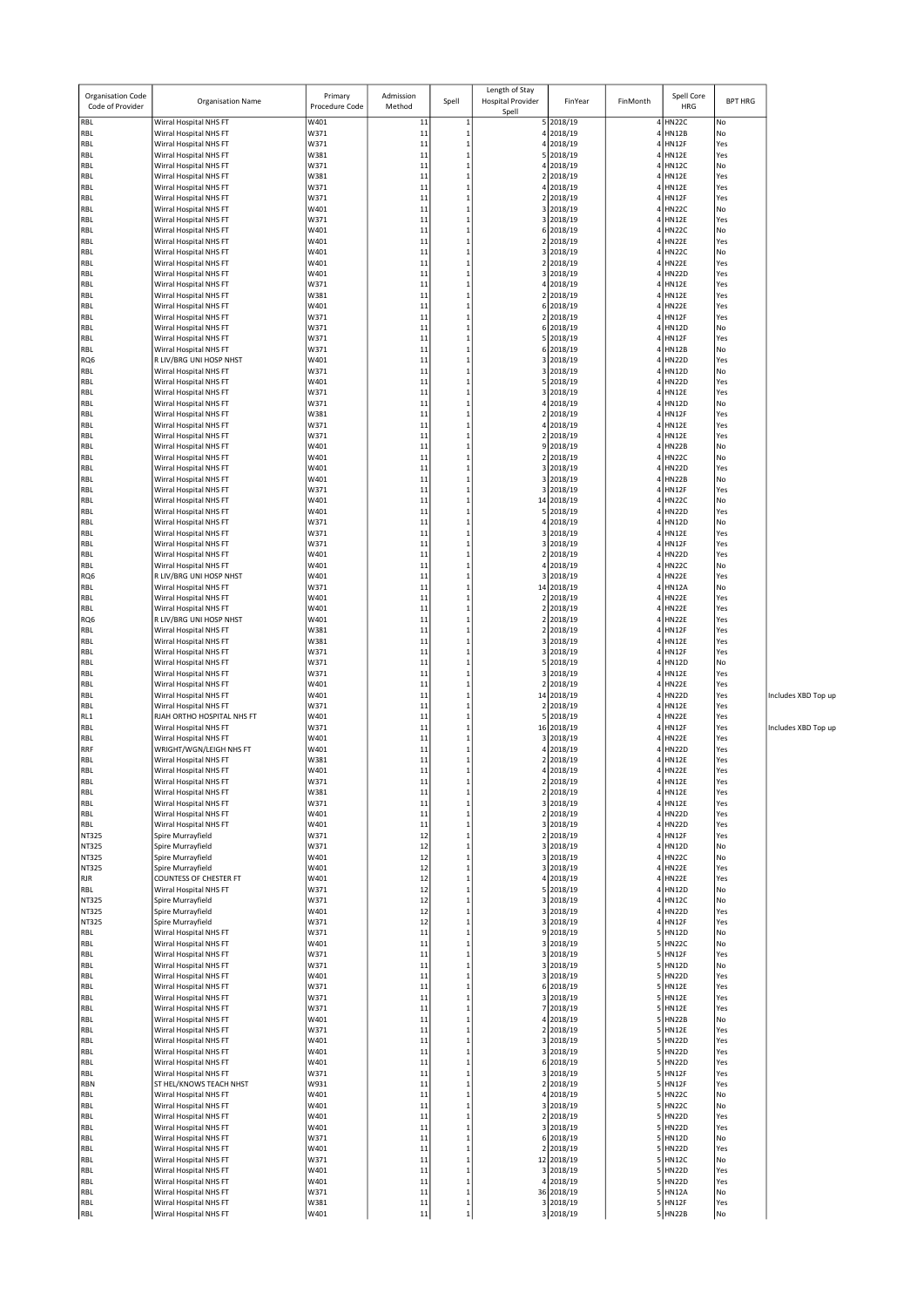| RRF        | WRIGHT/WGN/LEIGH NHS FT                          | W371         | 11       | 1            |             | 5 2018/19              |                | 5 HN12F            | Yes       |
|------------|--------------------------------------------------|--------------|----------|--------------|-------------|------------------------|----------------|--------------------|-----------|
| RBL        | Wirral Hospital NHS FT                           | W401         | 11       | 1            | 5           | 2018/19                | 5              | <b>HN81D</b>       | No        |
| RBL        | Wirral Hospital NHS FT                           | W371         | 11       | 1            | 3           | 2018/19                | 5              | <b>HN12E</b>       | Yes       |
| RBL        | Wirral Hospital NHS FT                           | W371         | 11       | 1            |             | 4 2018/19              |                | 5 HN12E            | Yes       |
| RBL        | Wirral Hospital NHS FT                           | W401         | 11       | $\mathbf 1$  | $\mathbf 2$ | 2018/19                | 5              | HN22E              | Yes       |
| RBL        | Wirral Hospital NHS FT                           | W401         | 11       | 1            | 4           | 2018/19                | 5              | <b>HN22B</b>       | No        |
| RBL        | Wirral Hospital NHS FT                           | W371         | 11       | 1            | 3           | 2018/19                |                | 5 HN12F            | Yes       |
| RBL        | Wirral Hospital NHS FT                           | W371         | 11       | 1            | 11          | 2018/19                | 5              | <b>HN12C</b>       | No        |
| RBL        | Wirral Hospital NHS FT                           | W401         | 11       | 1            | 2           | 2018/19                | 5              | HN22E              | Yes       |
| RBL        | Wirral Hospital NHS FT                           | W401         | 11       | $\mathbf 1$  |             | 3 2018/19              |                | 5 HN22D            | Yes       |
| RBL        | Wirral Hospital NHS FT                           | W371         | 11       | 1            | 6           | 2018/19                | 5              | <b>HN12D</b>       | No        |
| RBL        | Wirral Hospital NHS FT                           | W401         | 11       | 1            | 5           | 2018/19                | 5              | HN22C              | No        |
|            |                                                  | W401         | 11       | $\mathbf 1$  |             |                        |                | 5 HN22B            | No        |
| RBL        | Wirral Hospital NHS FT<br>Wirral Hospital NHS FT | W371         | 11       | 1            | 6<br>7      | 2018/19<br>2018/19     | 5              | <b>HN12A</b>       | No        |
| RBL        |                                                  |              |          |              |             |                        |                |                    |           |
| RBL        | Wirral Hospital NHS FT                           | W401         | 11       | 1            | $\mathbf 2$ | 2018/19                | 5              | <b>HN22E</b>       | Yes       |
| RBL        | Wirral Hospital NHS FT                           | W371         | 11       | 1            |             | 3 2018/19              | 5              | HN12F              | Yes       |
| RBL        | Wirral Hospital NHS FT                           | W401         | 11       | 1            | 6           | 2018/19                | 5              | <b>HN22C</b>       | No        |
| RBL        | Wirral Hospital NHS FT                           | W401         | 11       | 1            | 9           | 2018/19                | 5              | <b>HN22D</b>       | Yes       |
| RBL        | Wirral Hospital NHS FT                           | W371         | 11       | $\mathbf 1$  | 2           | 2018/19                |                | 5 HN12E            | Yes       |
| RBL        | Wirral Hospital NHS FT                           | W401         | 11       | 1            | 3           | 2018/19                | 5              | <b>HN22D</b>       | Yes       |
| RBL        | Wirral Hospital NHS FT                           | W371         | 11       | $\mathbf 1$  | 4           | 2018/19                | 5              | HN12F              | Yes       |
| RBL        | Wirral Hospital NHS FT                           | W371         | 11       | 1            |             | 3 2018/19              | 5              | HN12F              | Yes       |
| RBL        | Wirral Hospital NHS FT                           | W371         | 11       | 1            | 4           | 2018/19                | 5              | <b>HN12C</b>       | No        |
| RBL        | Wirral Hospital NHS FT                           | W401         | 11       | 1            | 2           | 2018/19                | 5              | <b>HN22D</b>       | Yes       |
| RBL        | Wirral Hospital NHS FT                           | W401         | 11       | 1            | 7           | 2018/19                | 5              | <b>HN22B</b>       | No        |
| RBL        | Wirral Hospital NHS FT                           | W371         | 11       | 1            | 6           | 2018/19                | 5              | <b>HN12E</b>       | Yes       |
| RBL        | Wirral Hospital NHS FT                           | W401         | 11       | 1            | 4           | 2018/19                | 5              | <b>HN22D</b>       | Yes       |
| RBL        | Wirral Hospital NHS FT                           | W401         | 11       | 1            | 3           | 2018/19                | 5              | <b>HN22D</b>       | Yes       |
| RBL        | Wirral Hospital NHS FT                           | W401         | 11       | 1            |             | 5 2018/19              | 5              | <b>HN22C</b>       | No        |
| RBL        | Wirral Hospital NHS FT                           | W401         | 11       | 1            | 3           | 2018/19                | 5              | <b>HN22D</b>       | Yes       |
| RBL        | Wirral Hospital NHS FT                           | W401         | 11       | 1            | 3           | 2018/19                | 5              | <b>HN22D</b>       | Yes       |
| RBL        | Wirral Hospital NHS FT                           | W371         | 11       | 1            | 2           | 2018/19                |                | 5 HN12E            | Yes       |
| RBL        | Wirral Hospital NHS FT                           | W371         | 11       | 1            | 8           | 2018/19                | 5              | <b>HN12C</b>       | No        |
| RBL        | Wirral Hospital NHS FT                           | W401         | 11       | 1            | 2           | 2018/19                | 5              | HN22E              | Yes       |
| RBL        | Wirral Hospital NHS FT                           | W401         | 11       | 1            | 2           | 2018/19                |                | 5 HN22E            | Yes       |
| RBL        | Wirral Hospital NHS FT                           | W401         | 11       | 1            | 3           | 2018/19                | 5 <sup>1</sup> | <b>HN22C</b>       | No        |
| RBL        | Wirral Hospital NHS FT                           | W401         | 11       | 1            | 2           | 2018/19                | 5              | <b>HN22D</b>       | Yes       |
| RBL        | Wirral Hospital NHS FT                           | W371         | 11       | $\mathbf 1$  | 2           | 2018/19                |                | 5 HN12E            | Yes       |
| RBL        | Wirral Hospital NHS FT                           | W401         | 11       | 1            | 3           | 2018/19                | 5              | <b>HN22E</b>       | Yes       |
| RBL        | Wirral Hospital NHS FT                           | W371         | 11       | 1            | 3           | 2018/19                | 5              | HN12F              | Yes       |
| RBL        | Wirral Hospital NHS FT                           | W371         | 11       | 1            | 2           | 2018/19                | 5              | HN12F              | Yes       |
| RBL        | Wirral Hospital NHS FT                           | W401         | 11       | 1            | 3           | 2018/19                | 5              | <b>HN22E</b>       | Yes       |
| RBL        | Wirral Hospital NHS FT                           | W401         | 11       | $\mathbf{1}$ | 3           | 2018/19                | 5              | <b>HN22C</b>       | No        |
| RBL        | Wirral Hospital NHS FT                           | W401         | 11       | 1            | 2           | 2018/19                |                | 5 HN22D            | Yes       |
| RBL        | Wirral Hospital NHS FT                           | W401         | 11       | 1            | 2           | 2018/19                | 5              | <b>HN22D</b>       | Yes       |
| RBL        | Wirral Hospital NHS FT                           | W371         | 11       | 1            | 2           | 2018/19                | 5              | HN12F              | Yes       |
| RBL        | Wirral Hospital NHS FT                           | W401         | 11       | 1            |             | 1 2018/19              | 5              | <b>HN22C</b>       | No        |
| RBL        | Wirral Hospital NHS FT                           | W401         | 11       | 1            | 2           | 2018/19                | 5              | <b>HN22D</b>       | Yes       |
| RBL        | Wirral Hospital NHS FT                           | W401         | 11       | 1            | 3           | 2018/19                | 5              | HN22E              | Yes       |
| RBL        | Wirral Hospital NHS FT                           | W401         | 11       | $\mathbf 1$  | 2           | 2018/19                | 5              | <b>HN22D</b>       | Yes       |
| RBL        | Wirral Hospital NHS FT                           | W371         | 11       | 1            | 3           | 2018/19                | 5              | <b>HN12F</b>       | Yes       |
| RBL        | Wirral Hospital NHS FT                           | W401         | 11       | 1            | 10          | 2018/19                | 5              | HN22A              | No        |
| RBL        | Wirral Hospital NHS FT                           | W401         | 11       | 1            | 14          | 2018/19                | 5              | <b>HN22C</b>       | No        |
| RBL        | Wirral Hospital NHS FT                           | W401         | 11       | 1            | 2           | 2018/19                | 5              | <b>HN22D</b>       | Yes       |
| RBL        | Wirral Hospital NHS FT                           | W371         | 11       | 1            | $\mathbf 2$ | 2018/19                | 5              | HN12F              | Yes       |
| RBL        | Wirral Hospital NHS FT                           | W401         | 11       | 1            | 4           | 2018/19                | 5              | <b>HN22D</b>       | Yes       |
| RBL        | Wirral Hospital NHS FT                           | W401         | 11       | 1            | $\mathbf 1$ | 2018/19                | 5              | <b>HN22E</b>       | Yes       |
| RBL        | Wirral Hospital NHS FT                           | W371         | 11       | $\mathbf 1$  | 9           | 2018/19                | 5              | <b>HN12B</b>       | No        |
|            | Wirral Hospital NHS FT                           | W381         | 11       | 1            | 3           | 2018/19                | 5              | HN12F              | Yes       |
| RBL        |                                                  | W401         | 11       | 1            |             | 2 2018/19              | 5              | <b>HN22D</b>       | Yes       |
| RBL<br>RBL | Wirral Hospital NHS FT<br>Wirral Hospital NHS FT | W371         | 11       | $\mathbf 1$  |             | 2018/19                | 5              | <b>HN12D</b>       | No        |
|            |                                                  |              |          | 1            | 5           | 6 2018/19              | 5              | <b>HN12D</b>       |           |
| RBL        | Wirral Hospital NHS FT                           | W371         | 11       |              |             |                        |                |                    | No        |
| NT325      | Spire Murrayfield                                | W371         | 12       | $\mathbf 1$  | 2           | 2018/19<br>2018/19     |                | 5 HN12F            | Yes       |
| NT325      | Spire Murrayfield                                | W381         | 12       | 1            | 3           |                        | 5              | HN12F              | Yes       |
| NT325      | Spire Murrayfield                                | W401         | 12       | 1            | 2           | 2018/19                | 5              | <b>HN22D</b>       | Yes       |
| NT325      | Spire Murrayfield                                | W401         | 12       | 1            |             | 3 2018/19              |                | 5 HN22D            | Yes       |
| NT325      | Spire Murrayfield                                | W371         | 12       | 1            | 3           | 2018/19                | 5              | <b>HN12F</b>       | Yes       |
| NT325      | Spire Murrayfield                                | W371         | 12       | 1            | $\mathbf 2$ | 2018/19                |                | 5 HN12E            | Yes       |
| NT325      | Spire Murrayfield                                | W371         | 12       | $\mathbf 1$  |             | 3 2018/19              |                | 5 HN12F            | Yes       |
| NT325      | Spire Murrayfield                                | W381         | 12       | 1            | 2           | 2018/19                | 5              | <b>HN12F</b>       | Yes       |
| NT325      | Spire Murrayfield                                | W401         | 12       | $\mathbf 1$  | 2           | 2018/19                |                | 5 HN22D            | Yes       |
| RBL        | Wirral Hospital NHS FT                           | W371         | 11       | $\mathbf 1$  |             | 2 2018/19              |                | 6 HN12F            | Yes       |
| RBL        | Wirral Hospital NHS FT                           | W401         | 11       | 1            | 3           | 2018/19                |                | 6 HN22C            | No        |
| RBL        | Wirral Hospital NHS FT                           | W371         | 11       | $\mathbf 1$  | 2           | 2018/19                |                | 6 HN12E            | Yes       |
| RBL        | Wirral Hospital NHS FT                           | W371         | 11       | $\mathbf 1$  |             | 4 2018/19              |                | 6 HN12D            | No        |
| RBL        | Wirral Hospital NHS FT                           | W401         | 11       | 1            | $\mathbf 2$ | 2018/19                |                | 6 HN22E            | Yes       |
| RBL        | Wirral Hospital NHS FT                           | W401         | 11       | 1            | 2           | 2018/19                |                | 6 HN22D            | Yes       |
| RBL        | Wirral Hospital NHS FT                           | W401         | 11       | 1            | 2           | 2018/19                | 6              | <b>HN22D</b>       | Yes       |
| RBL        | Wirral Hospital NHS FT                           | W401         | 11       | 1            |             | 4 2018/19              |                | 6 HN22D            | Yes       |
| RBL        | Wirral Hospital NHS FT                           | W401         | 11       | 1            | 3           | 2018/19                |                | 6 HN22D            | Yes       |
| RBL        | Wirral Hospital NHS FT                           | W401         | 11       | 1            | 4           | 2018/19                |                | 6 HN22C            | No        |
| RBL        | Wirral Hospital NHS FT                           | W401         | 11       | 1            | 3           | 2018/19                |                | 6 HN22C            | No        |
| RBL        | Wirral Hospital NHS FT                           | W381         | 11       | 1            | 24          | 2018/19                |                | 6 HN12E            | Yes       |
| RBL        | Wirral Hospital NHS FT                           | W401         | 11       | 1            | 3           | 2018/19                | 6              | <b>HN22D</b>       | Yes       |
| RBL        | Wirral Hospital NHS FT                           | W371         | 11       | 1            |             | 2 2018/19              |                | 6 HN12E            | Yes       |
| RBL        | Wirral Hospital NHS FT                           | W401         | 11       | 1            | 3           | 2018/19                |                | 6 HN22D            | Yes       |
| RBL        | Wirral Hospital NHS FT                           | W401         | 11       | 1            | 3           | 2018/19                |                | 6 HN22C            | No        |
| RBL        | Wirral Hospital NHS FT                           | W371         | 11       | 1            |             | 2 2018/19              |                | 6 HN12F            | Yes       |
| RBL        | Wirral Hospital NHS FT                           | W401         | 11       | 1            | $\mathbf 2$ | 2018/19                |                | 6 HN22D            | Yes       |
| RBL        | Wirral Hospital NHS FT                           | W371         | 11       | 1            | 2           | 2018/19                | 6              | <b>HN12D</b>       | No        |
| RBL        | Wirral Hospital NHS FT                           | W401         | 11       | 1            |             | 2 2018/19              |                | 6 HN22E            | Yes       |
| RBL        | Wirral Hospital NHS FT                           | W371         | 11       | 1            | 3           | 2018/19                |                | 6 HN12E            | Yes       |
| RBL        | Wirral Hospital NHS FT                           | W371         | 11       | 1            | 2           | 2018/19                |                | 6 HN12F            | Yes       |
| RBL        | Wirral Hospital NHS FT                           | W371         | 11       | 1            | 7           | 2018/19                |                | 6 HN12F            | Yes       |
| RBL        | Wirral Hospital NHS FT                           | W371         | 11       | 1            | 5           | 2018/19                |                | 6 HN12F            | Yes       |
| RBL        | Wirral Hospital NHS FT                           | W371         | 11       | 1            | 4           | 2018/19                | 6              | <b>HN12E</b>       | Yes       |
| RBL        | Wirral Hospital NHS FT                           | W381         | 11       | 1            |             | 6 2018/19              |                | 6 HN12F            | Yes       |
| RBL        | Wirral Hospital NHS FT                           | W371         | 11       | 1            | 3           | 2018/19                |                | 6 HN12E            | Yes       |
| RBL        | Wirral Hospital NHS FT                           | W401         | 11       | $\mathbf 1$  | 9           | 2018/19                |                | 6 HN22B            | No        |
| RBL        | Wirral Hospital NHS FT                           | W401         | 11       | $\mathbf 1$  |             | 3 2018/19              |                | 6 HN22D            | Yes       |
| RQ6        |                                                  | W371         | 11       | 1            |             | 39 2018/19             |                | 6 HT81C            | No        |
|            | R LIV/BRG UNI HOSP NHST                          |              |          |              |             |                        |                |                    |           |
| RBL        | Wirral Hospital NHS FT                           | W371         | 11       | $\mathbf 1$  | 2           | 2018/19                |                | 6 HN12E            | Yes       |
| REM        | AINTREE UNI HOSP NHS FT                          | W931         | 11       | $\mathbf 1$  |             | 3 2018/19              |                | 6 HN12F            | Yes       |
| RBL        | Wirral Hospital NHS FT<br>Wirral Hospital NHS FT | W401<br>W371 | 11<br>11 | 1<br>1       |             | 2 2018/19<br>7 2018/19 |                | 6 HN22D<br>6 HN12C | Yes<br>No |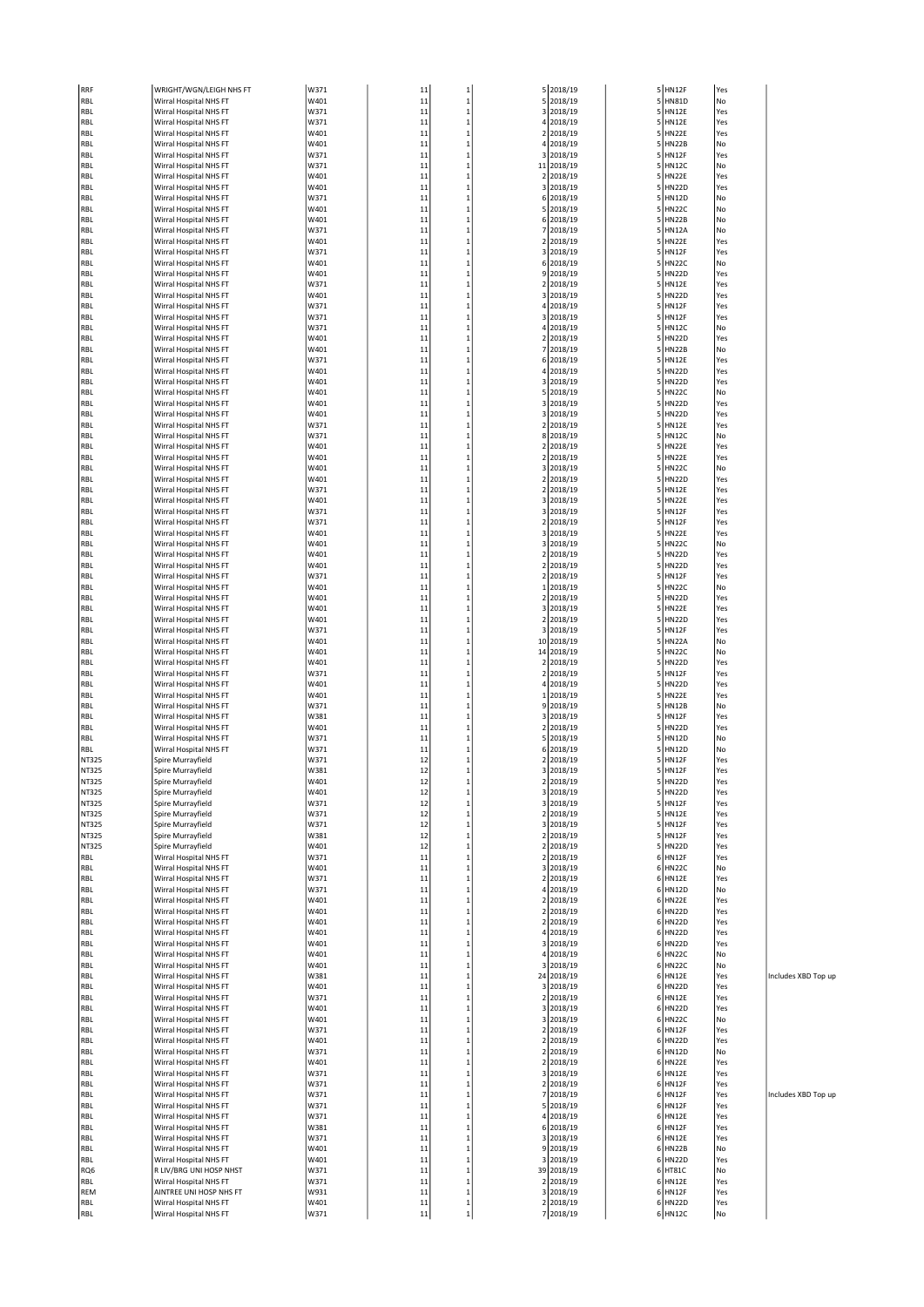| RBL            | Wirral Hospital NHS FT                            | W371         | 11       | 1                            |                | 4 2018/19               |                | 6 HN12C                 | No         |
|----------------|---------------------------------------------------|--------------|----------|------------------------------|----------------|-------------------------|----------------|-------------------------|------------|
| RBL            | Wirral Hospital NHS FT                            | W401         | 11       | $\mathbf 1$                  | $\mathbf 2$    | 2018/19                 |                | 6 HN22D                 | Yes        |
| RBL            | Wirral Hospital NHS FT                            | W401         | 11       | $\mathbf{1}$                 |                | 2 2018/19               |                | 6 HN22D                 | Yes        |
| RBL            | Wirral Hospital NHS FT                            | W401         | 11       | 1                            | 4              | 2018/19                 |                | 6 HN22B                 | No<br>Yes  |
| RBL<br>RBL     | Wirral Hospital NHS FT<br>Wirral Hospital NHS FT  | W401<br>W401 | 11<br>11 | $\mathbf{1}$<br>$\mathbf{1}$ |                | 3 2018/19<br>3 2018/19  |                | 6 HN22E<br>6 HN22B      | No         |
| RBL            | Wirral Hospital NHS FT                            | W371         | 11       | $\mathbf{1}$                 |                | 3 2018/19               |                | 6 HN12F                 | Yes        |
| RBL            | Wirral Hospital NHS FT                            | W401         | 11       | $\mathbf{1}$                 |                | 3 2018/19               |                | 6 HN22C                 | No         |
| RBL            | Wirral Hospital NHS FT                            | W371         | 11       | $\mathbf{1}$                 |                | 2 2018/19               |                | 6 HN12F                 | Yes        |
| RBL            | Wirral Hospital NHS FT                            | W401         | 11       | $\mathbf{1}$                 |                | 5 2018/19               |                | 6 HN22B                 | No         |
| RRV            | UNIV COLL LON NHSFT                               | W381         | 11       | $\mathbf{1}$                 | 2              | 2018/19                 |                | 6 HN12F                 | Yes        |
| RBL            | Wirral Hospital NHS FT                            | W371         | 11       | $\mathbf{1}$                 |                | 3 2018/19               |                | 6 HN12E                 | Yes        |
| RBL            | Wirral Hospital NHS FT<br>Wirral Hospital NHS FT  | W401<br>W401 | 11<br>11 | $\mathbf{1}$<br>$\mathbf{1}$ |                | 4 2018/19<br>2 2018/19  |                | 6 HN22E<br>6 HN22E      | Yes<br>Yes |
| RBL<br>RBL     | Wirral Hospital NHS FT                            | W401         | 11       | $\mathbf{1}$                 |                | 2 2018/19               |                | 6 HN22E                 | Yes        |
| RBL            | Wirral Hospital NHS FT                            | W371         | 11       | $\mathbf{1}$                 |                | 3 2018/19               |                | 6 HN12E                 | Yes        |
| RBL            | Wirral Hospital NHS FT                            | W371         | 11       | $\mathbf{1}$                 | 4              | 2018/19                 |                | 6 HN12E                 | Yes        |
| RL1            | RJAH ORTHO HOSPITAL NHS FT                        | W381         | 11       | $\mathbf{1}$                 |                | 2 2018/19               |                | 6 HN12F                 | Yes        |
| RBL            | Wirral Hospital NHS FT                            | W401         | 11       | $\mathbf{1}$                 |                | 2 2018/19               |                | 6 HN22C                 | No         |
| RBL            | Wirral Hospital NHS FT                            | W371         | 11       | $\mathbf{1}$                 | $\overline{2}$ | 2018/19                 |                | 6 HN12F                 | Yes        |
| RBL            | Wirral Hospital NHS FT                            | W371         | 11       | $\mathbf{1}$                 |                | 3 2018/19               |                | 6 HN12E                 | Yes        |
| RBL<br>RRF     | Wirral Hospital NHS FT<br>WRIGHT/WGN/LEIGH NHS FT | W401<br>W401 | 11<br>11 | $\mathbf{1}$<br>$\mathbf{1}$ | 5              | 3 2018/19<br>2018/19    |                | 6 HN22D<br>6 HN22E      | Yes<br>Yes |
| RBL            | Wirral Hospital NHS FT                            | W381         | 11       | $\mathbf{1}$                 | $\overline{2}$ | 2018/19                 |                | 6 HN12F                 | Yes        |
| RBL            | Wirral Hospital NHS FT                            | W401         | 11       | $\mathbf{1}$                 |                | 2 2018/19               |                | 6 HN22C                 | No         |
| RBL            | Wirral Hospital NHS FT                            | W371         | 11       | $\mathbf{1}$                 |                | 8 2018/19               |                | 6 HN12E                 | Yes        |
| RBL            | Wirral Hospital NHS FT                            | W371         | 11       | $\mathbf{1}$                 |                | 2 2018/19               |                | 6 HN12F                 | Yes        |
| RBL            | Wirral Hospital NHS FT                            | W941         | 11       | $\mathbf{1}$                 |                | 4 2018/19               |                | 6 HN12F                 | Yes        |
| RBL            | Wirral Hospital NHS FT                            | W401         | 11       | $\mathbf{1}$                 | 3              | 2018/19                 |                | 6 HN22D                 | Yes        |
| RBL            | Wirral Hospital NHS FT                            | W371         | 11       | $\mathbf{1}$                 |                | 3 2018/19               |                | 6 HN12E                 | Yes        |
| RBL<br>RBL     | Wirral Hospital NHS FT<br>Wirral Hospital NHS FT  | W401<br>W401 | 11<br>11 | $\mathbf{1}$<br>1            |                | 4 2018/19<br>2 2018/19  |                | 6 HN22D<br>6 HN22C      | Yes<br>No  |
| RBL            | Wirral Hospital NHS FT                            | W401         | 11       | $\mathbf{1}$                 |                | 3 2018/19               |                | 6 HN22D                 | Yes        |
| RBL            | Wirral Hospital NHS FT                            | W371         | 11       | $\mathbf{1}$                 |                | 3 2018/19               |                | 6 HN12E                 | Yes        |
| RBL            | Wirral Hospital NHS FT                            | W371         | 11       | $\mathbf{1}$                 |                | 2 2018/19               |                | 6 HN12F                 | Yes        |
| NT325          | Spire Murrayfield                                 | W401         | 12       | $\mathbf{1}$                 | 3              | 2018/19                 |                | 6 HN22E                 | Yes        |
| NT325          | Spire Murrayfield                                 | W381         | 12       | $\mathbf{1}$                 |                | 3 2018/19               |                | 6 HN12F                 | Yes        |
| NT325          | Spire Murrayfield                                 | W401         | 12       | $\mathbf{1}$                 |                | 2 2018/19               |                | 6 HN22E                 | Yes        |
| NT325          | Spire Murrayfield                                 | W401         | 12       | $\mathbf{1}$                 |                | 3 2018/19               |                | 6 HN22E                 | Yes        |
| RJR            | <b>COUNTESS OF CHESTER FT</b>                     | W381         | 12       | $\mathbf{1}$                 |                | 6 2018/19               |                | 6 HN12F                 | Yes        |
| NT325          | Spire Murrayfield                                 | W371         | 12       | $\mathbf{1}$                 |                | 2 2018/19               |                | 6 HN12F                 | Yes        |
| NT325          | Spire Murrayfield                                 | W401         | 12       | $\mathbf{1}$<br>$\mathbf{1}$ | 2              | 2018/19                 |                | 6 HN22E                 | Yes<br>Yes |
| NT325<br>NT325 | Spire Murrayfield<br>Spire Murrayfield            | W401<br>W401 | 12<br>12 | $\mathbf{1}$                 |                | 2 2018/19<br>2 2018/19  |                | 6 HN22E<br>6 HN22D      | Yes        |
| NT325          | Spire Murrayfield                                 | W371         | 12       | $\mathbf{1}$                 | $\overline{2}$ | 2018/19                 |                | 6 HN12D                 | No         |
| NT325          | Spire Murrayfield                                 | W381         | 12       | $\mathbf{1}$                 |                | 2 2018/19               |                | 6 HN12D                 | No         |
| NT325          | Spire Murrayfield                                 | W371         | 12       | $\mathbf{1}$                 |                | 3 2018/19               |                | 6 HN12F                 | Yes        |
| NT325          | Spire Murrayfield                                 | W371         | 12       | $\mathbf{1}$                 | 2              | 2018/19                 | 6              | HN12F                   | Yes        |
| NT325          | Spire Murrayfield                                 | W401         | 12       | $\mathbf{1}$                 |                | 2 2018/19               |                | 6 HN22D                 | Yes        |
| NT325          | Spire Murrayfield                                 | W381         | 12       | $\mathbf{1}$                 |                | 3 2018/19               |                | 6 HN12F                 | Yes        |
| RJR            | <b>COUNTESS OF CHESTER FT</b>                     | W401         | 12       | $\mathbf{1}$<br>$\mathbf{1}$ | 2              | 2018/19                 |                | 6 HN22E                 | Yes        |
| NT325<br>NT325 | Spire Murrayfield<br>Spire Murrayfield            | W401<br>W371 | 12<br>12 | $\mathbf{1}$                 |                | 2 2018/19<br>2 2018/19  |                | 6 HN22D<br>6 HN12D      | Yes<br>No  |
| NT325          | Spire Murrayfield                                 | W401         | 12       | $\mathbf{1}$                 | 3              | 2018/19                 |                | 6 HN22E                 | Yes        |
| NT325          | Spire Murrayfield                                 | W381         | 12       | $\mathbf{1}$                 | 2              | 2018/19                 |                | 6 HN12F                 | Yes        |
| RBL            | Wirral Hospital NHS FT                            | W401         | 11       | $\mathbf{1}$                 |                | 5 2018/19               |                | 7 HN81E                 | No         |
| RBL            | Wirral Hospital NHS FT                            | W401         | 11       | $\mathbf{1}$                 | 3              | 2018/19                 |                | 7 HN22D                 | Yes        |
| RBL            | Wirral Hospital NHS FT                            | W401         | 11       | $\mathbf{1}$                 |                | 4 2018/19               | 7              | HN22E                   | Yes        |
| RBL            | Wirral Hospital NHS FT                            | W401         | 11       | $\mathbf{1}$                 |                | 5 2018/19               |                | 7 HN22D                 | Yes        |
| RBL            | Wirral Hospital NHS FT                            | W371         | 11       | $\mathbf{1}$                 |                | 6 2018/19               | 7              | 7 HN12F                 | Yes        |
| RBL<br>RBL     | Wirral Hospital NHS FT<br>Wirral Hospital NHS FT  | W371<br>W401 | 11<br>11 | $\mathbf{1}$<br>$\mathbf{1}$ |                | 4 2018/19<br>2 2018/19  |                | <b>HN12C</b><br>7 HN22E | No<br>Yes  |
| RBL            | Wirral Hospital NHS FT                            | W371         | 11       | $\mathbf{1}$                 |                | 13 2018/19              |                | 7 HN81C                 | No         |
| RBL            | Wirral Hospital NHS FT                            | W371         | 11       | $\mathbf{1}$                 |                | 2 2018/19               |                | 7 HN12F                 | Yes        |
| RBL            | Wirral Hospital NHS FT                            | W371         | 11       | $\mathbf{1}$                 | 7              | 2018/19                 |                | 7 HN12D                 | No         |
| RBL            | Wirral Hospital NHS FT                            | W371         | 11       | $\mathbf{1}$                 | $\mathbf 2$    | 2018/19                 |                | 7 HN12E                 | Yes        |
| RBL            | Wirral Hospital NHS FT                            | W371         | 11       | $\mathbf{1}$                 |                | 6 2018/19               |                | 7 HN12B                 | No         |
| RBL            | Wirral Hospital NHS FT                            | W371         | 11       | $\mathbf{1}$                 |                | 10 2018/19              |                | 7 HN12C                 | No         |
| RBL            | Wirral Hospital NHS FT<br>MID CHESH HOSP NHS FT   | W401         | 11<br>11 | $\mathbf{1}$<br>$\mathbf{1}$ |                | 2 2018/19               |                | 7 HN22C<br>7 HN12F      | No<br>Yes  |
| RBT<br>RBL     | Wirral Hospital NHS FT                            | W941<br>W401 | 11       | $\mathbf{1}$                 |                | 2 2018/19<br>2 2018/19  |                | 7 HN22D                 | Yes        |
| RL1            | RJAH ORTHO HOSPITAL NHS FT                        | W381         | 11       | $\,$ 1                       |                | 3 2018/19               |                | 7 HN12E                 | Yes        |
| RBL            | Wirral Hospital NHS FT                            | W401         | 11       | $\mathbf{1}$                 |                | 145 2018/19             |                | 7 HN81C                 | No         |
| RBL            | Wirral Hospital NHS FT                            | W371         | 11       | $\mathbf{1}$                 |                | 4 2018/19               |                | 7 HN12D                 | No         |
| RBL            | Wirral Hospital NHS FT                            | W371         | 11       | $\mathbf 1$                  |                | 5 2018/19               |                | 7 HN12F                 | Yes        |
| RBL            | Wirral Hospital NHS FT                            | W401         | 11       | $\mathbf{1}$                 |                | 3 2018/19               |                | 7 HN22E                 | Yes        |
| RBL            | Wirral Hospital NHS FT                            | W371         | 11       | $\mathbf 1$                  |                | 14 2018/19              |                | 7 HN12D                 | No         |
| RBL            | Wirral Hospital NHS FT                            | W401         | 11       | $\mathbf{1}$                 |                | 3 2018/19               |                | 7 HN22E<br>7 HN22D      | Yes        |
| RBL<br>RBL     | Wirral Hospital NHS FT<br>Wirral Hospital NHS FT  | W401<br>W401 | 11<br>11 | $\mathbf{1}$<br>$\mathbf{1}$ |                | 3 2018/19<br>4 2018/19  |                | 7 HN22E                 | Yes<br>Yes |
| RBL            | Wirral Hospital NHS FT                            | W401         | 11       | $\mathbf{1}$                 |                | 4 2018/19               |                | 7 HN22C                 | No         |
| RBL            | Wirral Hospital NHS FT                            | W401         | 11       | $\mathbf{1}$                 |                | 4 2018/19               |                | 7 HN22E                 | Yes        |
| RBL            | Wirral Hospital NHS FT                            | W381         | 11       | $\mathbf 1$                  |                | 2 2018/19               |                | 7 HN12E                 | Yes        |
| RBL            | Wirral Hospital NHS FT                            | W401         | 11       | $\mathbf{1}$                 |                | 3 2018/19               |                | 7 HN22D                 | Yes        |
| RBL            | Wirral Hospital NHS FT                            | W371         | 11       | $\mathbf{1}$                 |                | 4 2018/19               |                | 7 HN12F                 | Yes        |
| RBL            | Wirral Hospital NHS FT                            | W371         | 11       | $\mathbf 1$                  |                | 18 2018/19              |                | 7 HN12A                 | No         |
| RBL            | Wirral Hospital NHS FT                            | W401         | 11       | $\mathbf{1}$                 |                | 3 2018/19               |                | 7 HN22E                 | Yes        |
| RBL<br>RBL     | Wirral Hospital NHS FT<br>Wirral Hospital NHS FT  | W401<br>W371 | 11<br>11 | $\mathbf{1}$<br>$\mathbf 1$  |                | 14 2018/19<br>2 2018/19 | $\overline{7}$ | 7 HN22A<br><b>HN12D</b> | No<br>No   |
| RBL            | Wirral Hospital NHS FT                            | W371         | 11       | $\mathbf{1}$                 |                | 4 2018/19               |                | 7 HN12F                 | Yes        |
| RBL            | Wirral Hospital NHS FT                            | W401         | 11       | $\mathbf{1}$                 |                | 3 2018/19               |                | 7 HN22D                 | Yes        |
| RBL            | Wirral Hospital NHS FT                            | W401         | 11       | $\mathbf{1}$                 |                | 5 2018/19               |                | 7 HN22C                 | No         |
| RBL            | Wirral Hospital NHS FT                            | W371         | 11       | $\mathbf{1}$                 |                | 21 2018/19              |                | 7 HN12E                 | Yes        |
| RBL            | Wirral Hospital NHS FT                            | W401         | 11       | $\mathbf{1}$                 |                | 19 2018/19              |                | 7 HN22A                 | No         |
| RBL            | Wirral Hospital NHS FT                            | W401         | 11       | $\mathbf{1}$                 |                | 6 2018/19               |                | 7 HN22C                 | No         |
| RBL            | Wirral Hospital NHS FT                            | W401         | 11       | $\mathbf{1}$                 |                | 6 2018/19               |                | 7 HN22D                 | Yes        |
| RBL<br>RBL     | Wirral Hospital NHS FT<br>Wirral Hospital NHS FT  | W401<br>W371 | 11<br>11 | $\mathbf{1}$<br>$\mathbf{1}$ |                | 3 2018/19<br>9 2018/19  |                | 7 HN22D<br>7 HN12A      | Yes<br>No  |
| RBL            | Wirral Hospital NHS FT                            | W381         | 11       | $\mathbf{1}$                 |                | 3 2018/19               |                | 7 HN12E                 | Yes        |
| RBL            | Wirral Hospital NHS FT                            | W401         | 11       | $\mathbf 1$                  |                | 3 2018/19               |                | 7 HN22D                 | Yes        |
| RBL            | Wirral Hospital NHS FT                            | W371         | 11       | $\mathbf{1}$                 |                | 10 2018/19              |                | 7 HN12D                 | No         |
| RBL            | Wirral Hospital NHS FT                            | W401         | 11       | $\mathbf 1$                  |                | 4 2018/19               |                | 7 HN22E                 | Yes        |
| RBL            | Wirral Hospital NHS FT                            | W401         | 11       | $\mathbf{1}$                 |                | 2 2018/19               |                | 7 HN22E                 | Yes        |
| RBL            | Wirral Hospital NHS FT                            | W371         | 11       | $\mathbf{1}$                 |                | 11 2018/19              |                | 7 HN12A                 | No         |
| RBL            | Wirral Hospital NHS FT                            | W401         | 11       | $\,$ 1                       |                | 11 2018/19              |                | 7 HN22C                 | No         |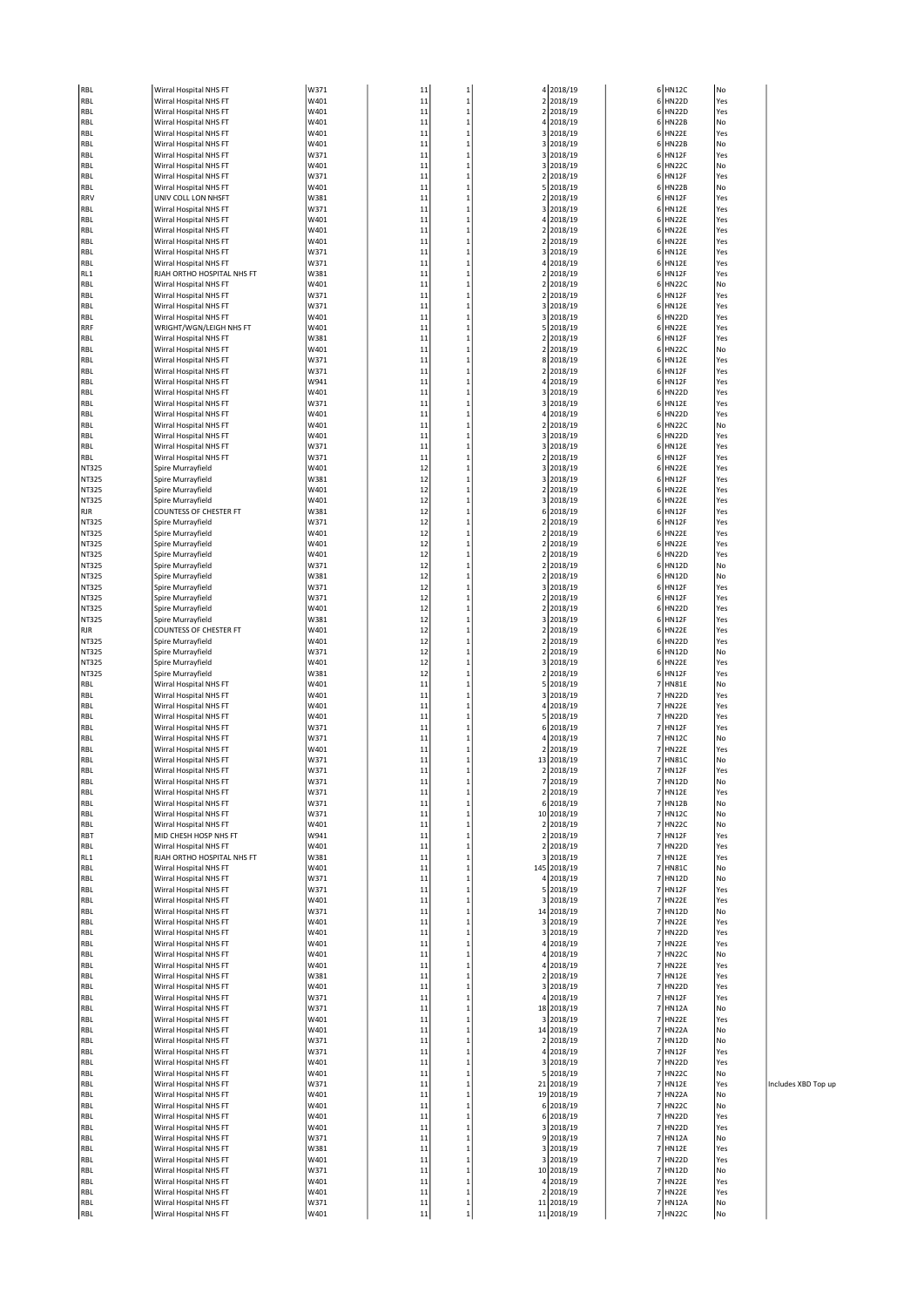| RBL                             | Wirral Hospital NHS FT                           | W401         | 11       | $\mathbf{1}$      |                         | 2 2018/19               |                | 7 HN22E                 | Yes        |
|---------------------------------|--------------------------------------------------|--------------|----------|-------------------|-------------------------|-------------------------|----------------|-------------------------|------------|
| RBL                             | Wirral Hospital NHS FT                           | W401         | 11       | 1                 | 3                       | 2018/19                 | $\overline{7}$ | HN22C                   | No         |
| RBL                             | Wirral Hospital NHS FT                           | W401         | 11       | $\mathbf 1$       | 4                       | 2018/19                 | 7              | <b>HN22C</b>            | No         |
| RBL                             | Wirral Hospital NHS FT                           | W401         | 11       | 1                 | $\overline{4}$          | 2018/19                 | 7              | <b>HN22B</b>            | No         |
| RBL                             | Wirral Hospital NHS FT                           | W371         | 11       | $\mathbf 1$       |                         | 5 2018/19               |                | 7 HN12D                 | No         |
| RBL                             | Wirral Hospital NHS FT                           | W371         | 11       | $\mathbf 1$       | 3                       | 2018/19                 | $\overline{7}$ | <b>HN12E</b>            | Yes        |
| RBL                             | Wirral Hospital NHS FT                           | W371         | 11       | 1                 |                         | 2 2018/19               | $\overline{7}$ | <b>HN12E</b>            | Yes        |
| RBL                             | Wirral Hospital NHS FT                           | W401         | 11       | 1                 |                         | 3 2018/19               | $\overline{7}$ | HN22E                   | Yes        |
| RBL                             | Wirral Hospital NHS FT                           | W371         | 11       | 1                 | 3                       | 2018/19                 | 7              | <b>HN12F</b>            | Yes        |
| RBL                             | Wirral Hospital NHS FT                           | W401         | 11       | 1                 |                         | 3 2018/19               | 7              | <b>HN22D</b>            | Yes        |
| RBL                             | Wirral Hospital NHS FT                           | W401         | 11       | 1                 |                         | 3 2018/19               | $\overline{7}$ | HN22E                   | Yes        |
| RBL                             | Wirral Hospital NHS FT                           | W401         | 11       | 1                 | 2                       | 2018/19                 | $\overline{7}$ | HN22E                   | Yes        |
| RBL                             | Wirral Hospital NHS FT                           | W371         | 11       | 1                 |                         | 3 2018/19               | $\overline{7}$ | <b>HN12E</b>            | Yes        |
| RBL                             | Wirral Hospital NHS FT                           | W371         | 11       | 1                 |                         | 1 2018/19               | 7              | <b>HN12F</b>            | Yes        |
| RBL                             | Wirral Hospital NHS FT                           | W401         | 11       | 1                 | 6                       | 2018/19                 | 7              | <b>HN22D</b>            | Yes        |
| RBL                             | Wirral Hospital NHS FT                           | W371         | 11       | 1                 |                         | 19 2018/19              | 7              | <b>HN12A</b>            | No         |
| RBL                             | Wirral Hospital NHS FT                           | W401         | 12       | 1                 |                         | 2 2018/19               | $\overline{7}$ | HN22E                   | Yes        |
| NT325                           | Spire Murrayfield                                | W371         | 12       | 1                 | $\overline{4}$          | 2018/19                 | 7              | <b>HN12E</b>            | Yes        |
| NT325                           | Spire Murrayfield                                | W371         | 12       | $\mathbf 1$       | 3                       | 2018/19                 | 7              | <b>HN12E</b>            | Yes        |
| NT325                           | Spire Murrayfield                                | W371         | 12       | 1                 |                         | 5 2018/19               | 7              | <b>HN12F</b>            | Yes        |
| NT325                           | Spire Murrayfield                                | W401         | 12       | 1                 | 4                       | 2018/19                 | 7              | HN22E                   | Yes        |
| NT325                           | Spire Murrayfield                                | W401         | 12       | $\mathbf 1$       | 3                       | 2018/19                 | 7              | HN22E                   | Yes        |
| NT325                           | Spire Murrayfield                                | W371         | 12       | 1                 |                         | 2 2018/19               | 7              | <b>HN12E</b>            | Yes        |
| NT325                           | Spire Murrayfield                                | W401         | 12       | 1                 | $\overline{\mathbf{2}}$ | 2018/19                 | 7              | HN22C                   | No         |
| NT325                           | Spire Murrayfield                                | W371         | 12       | 1                 | 2                       | 2018/19                 | $\overline{7}$ | HN12F                   | Yes        |
| NT325                           | Spire Murrayfield                                | W401         | 12       | 1                 |                         | 2 2018/19               | 7              | <b>HN22D</b>            | Yes        |
| RJR                             | COUNTESS OF CHESTER FT                           | W401         | 12       | 1                 |                         | 1 2018/19               | 7              | <b>HN22D</b>            | Yes        |
| NT325                           | Spire Murrayfield                                | W371         | 12       | 1                 | 2                       | 2018/19                 | $\overline{7}$ | <b>HN12E</b>            | Yes        |
| RJR                             | COUNTESS OF CHESTER FT                           | W401         | 12       | 1                 |                         | 2 2018/19               | 7              | <b>HN22D</b>            | Yes        |
| NT325                           | Spire Murrayfield                                | W401         | 12       | 1                 |                         | 2 2018/19               |                | 7 HN22D                 | Yes        |
| NT325                           | Spire Murrayfield                                | W401         | 12       | $\mathbf 1$       | $\overline{\mathbf{2}}$ | 2018/19                 | $\overline{7}$ | HN22E                   | Yes        |
| NT325                           | Spire Murrayfield                                | W401         | 12       | 1                 |                         | 3 2018/19               | $\overline{7}$ | HN22E                   | Yes        |
| NT325                           | Spire Murrayfield                                | W371         | 12       | 1                 |                         | 2 2018/19               | $\overline{7}$ | <b>HN12F</b>            | Yes        |
| RBL                             | Wirral Hospital NHS FT                           | W401         | 13       | 1                 | 2                       | 2018/19                 | 7              | <b>HN22C</b>            | No         |
| RBL                             | Wirral Hospital NHS FT                           | W371         | 13       | 1                 | $\overline{2}$          | 2018/19                 | 7              | <b>HN12F</b>            | Yes        |
| RBL                             | Wirral Hospital NHS FT                           | W371         | 13       | $\mathbf 1$       |                         | 2 2018/19               |                | 7 HN12E                 | Yes        |
| RBL                             | Wirral Hospital NHS FT                           | W401         | 13       | 1                 | 3                       | 2018/19                 | 7              | <b>HN22D</b>            | Yes        |
| RBL                             | Wirral Hospital NHS FT                           | W371         | 13       | 1                 | $\overline{2}$          | 2018/19                 | 7              | HN12F                   | Yes        |
| RBL                             | Wirral Hospital NHS FT                           | W401         | 13       | 1                 |                         | 2 2018/19               | 7              | <b>HN22D</b>            | Yes        |
| RBL                             | Wirral Hospital NHS FT                           | W371         | 11       | 1                 | 3                       | 2018/19                 | 8              | HN12F                   | Yes        |
| RBL                             | Wirral Hospital NHS FT                           | W401         | 11       | 1                 | 3                       | 2018/19                 | 8              | <b>HN22D</b>            | Yes        |
| RBL                             | Wirral Hospital NHS FT                           | W371         | 11       | 1                 |                         | 2 2018/19               |                | 8 HN12E                 | Yes        |
| RBL                             | Wirral Hospital NHS FT                           | W401         | 11       | 1                 | 9                       | 2018/19                 | 8              | <b>HN22D</b>            | Yes        |
| RBL                             | Wirral Hospital NHS FT                           | W371         | 11       | 1                 | 4                       | 2018/19                 | 8              | <b>HN12E</b>            | Yes        |
| RBL                             | Wirral Hospital NHS FT                           | W371<br>W371 | 11       | 1<br>1            |                         | 13 2018/19              |                | 8 HN12B<br><b>HN12C</b> | No<br>No   |
| RBL                             | Wirral Hospital NHS FT<br>Wirral Hospital NHS FT | W371         | 11<br>11 | $\mathbf 1$       | 3                       | 10 2018/19<br>2018/19   | 8<br>8         | <b>HN12C</b>            | No         |
| RBL<br>RBL                      | Wirral Hospital NHS FT                           | W401         | 11       | 1                 |                         | 2 2018/19               |                | 8 HN22E                 | Yes        |
| RBL                             | Wirral Hospital NHS FT                           | W401         | 11       | 1                 |                         | 30 2018/19              |                | 8 HN22A                 | No         |
| RBL                             | Wirral Hospital NHS FT                           | W401         | 11       | 1                 |                         | 3 2018/19               | 8              | <b>HN22D</b>            | Yes        |
| RBL                             | Wirral Hospital NHS FT                           | W371         | 11       | 1                 |                         | 2 2018/19               | 8              | <b>HN12E</b>            | Yes        |
| RBL                             | Wirral Hospital NHS FT                           | W381         | 11       | 1                 | 2                       | 2018/19                 | 8              | <b>HN12E</b>            | Yes        |
| RBL                             | Wirral Hospital NHS FT                           | W371         | 11       | 1                 | 4                       | 2018/19                 |                | 8 HN12D                 | No         |
| RBL                             | Wirral Hospital NHS FT                           | W401         | 11       | 1                 |                         | 3 2018/19               |                | 8 HN22E                 | Yes        |
| RBL                             | Wirral Hospital NHS FT                           | W401         | 11       | 1                 |                         | 3 2018/19               |                | 8 HN22E                 | Yes        |
| RBL                             | Wirral Hospital NHS FT                           | W371         | 11       | 1                 | 4                       | 2018/19                 |                | 8 HN12E                 | Yes        |
| RBL                             | Wirral Hospital NHS FT                           | W371         | 11       | 1                 |                         | 10 2018/19              | 8              | <b>HN12B</b>            | No         |
| RBL                             | Wirral Hospital NHS FT                           | W401         | 11       | 1                 |                         | 2 2018/19               |                | 8 HN22D                 | Yes        |
| RBL                             | Wirral Hospital NHS FT                           | W401         | 11       | 1                 | 3                       | 2018/19                 |                | 8 HN22E                 | Yes        |
| RBL                             | Wirral Hospital NHS FT                           | W401         | 11       | 1                 | $\overline{2}$          | 2018/19                 |                | 8 HN22E                 | Yes        |
| RBL                             | Wirral Hospital NHS FT                           | W401         | 11       | 1                 |                         | 5 2018/19               |                | 8 HN22B                 | No         |
| RBL                             | Wirral Hospital NHS FT                           | W401         | 11       | 1                 | $\overline{2}$          | 2018/19                 | 8              | <b>HN22D</b>            | Yes        |
| RBL                             | Wirral Hospital NHS FT                           | W401         | 11       | 1                 |                         | 3 2018/19               | 8              | HN22E                   | Yes        |
| RBL                             | Wirral Hospital NHS FT                           | W401         | 11       | 1                 |                         | 2 2018/19               |                | 8 HN22D                 | Yes        |
| RBL                             | Wirral Hospital NHS FT                           | W401         | 11       |                   |                         | 2018/19                 |                | HN22E                   | res        |
| RBL                             | Wirral Hospital NHS FT                           | W371         | 11       | $\mathbf 1$       | 7                       | 2018/19                 |                | 8 HN12E                 | Yes        |
| RBL                             | Wirral Hospital NHS FT                           | W401         | 11       | $\mathbf 1$       |                         | 3 2018/19               |                | 8 HN22C                 | No         |
| RBL                             | Wirral Hospital NHS FT                           | W381         | 11       | 1                 |                         | 1 2018/19               |                | 8 HN12E                 | Yes        |
| RBL                             | Wirral Hospital NHS FT                           | W401         | 11       | 1                 |                         | 3 2018/19               |                | 8 HN22D                 | Yes        |
| RBL                             | Wirral Hospital NHS FT                           | W401         | 11       | 1                 |                         | 3 2018/19               |                | 8 HN22E                 | Yes        |
| RBL                             | Wirral Hospital NHS FT                           | W371         | 11       | 1                 |                         | 3 2018/19               |                | 8 HN12F                 | Yes        |
| RBL                             | Wirral Hospital NHS FT                           | W381         | 11       | 1                 |                         | 2 2018/19               |                | 8 HN12F                 | Yes        |
| RBL                             | Wirral Hospital NHS FT                           | W401         | 11       | 1                 |                         | 3 2018/19               |                | 8 HN22E                 | Yes        |
| RBL                             | Wirral Hospital NHS FT                           | W401         | 11       | 1                 |                         | 2 2018/19               |                | 8 HN22E                 | Yes        |
| RBL                             | Wirral Hospital NHS FT                           | W401         | 11       | 1                 |                         | 3 2018/19               |                | 8 HN22D                 | Yes        |
| RBL                             | Wirral Hospital NHS FT                           | W371         | 11       | 1                 |                         | 3 2018/19               |                | 8 HN12C                 | No         |
| RBL                             | Wirral Hospital NHS FT                           | W371         | 11       | 1                 |                         | 5 2018/19               |                | 8 HN12F                 | Yes        |
| RBL                             | Wirral Hospital NHS FT                           | W371         | 11       | 1                 | 5                       | 2018/19                 |                | 8 HN12C                 | No         |
| RBL                             | Wirral Hospital NHS FT                           | W371         | 11       | 1                 |                         | 4 2018/19               |                | 8 HN12C<br>8 HN22D      | No         |
| RBL                             | Wirral Hospital NHS FT<br>Wirral Hospital NHS FT | W401<br>W371 | 11<br>11 | 1<br>1            |                         | 3 2018/19<br>3 2018/19  |                | 8 HN12E                 | Yes<br>Yes |
| RBL<br>RBL                      | Wirral Hospital NHS FT                           | W371         | 11       | 1                 |                         | 5 2018/19               |                | 8 HN12B                 | No         |
| RBL                             | Wirral Hospital NHS FT                           | W381         | 11       | 1                 |                         | 3 2018/19               |                | 8 HN12D                 | No         |
| RBL                             | Wirral Hospital NHS FT                           | W401         | 11       | 1                 | $\overline{2}$          | 2018/19                 |                | 8 HN22E                 | Yes        |
| RBL                             | Wirral Hospital NHS FT                           | W371         | 11       | 1                 |                         | 4 2018/19               |                | 8 HN12B                 | No         |
| RBL                             | Wirral Hospital NHS FT                           | W371         | 11       | 1                 |                         | 3 2018/19               |                | 8 HN12E                 | Yes        |
| RBL                             | Wirral Hospital NHS FT                           | W401         | 11       | 1                 |                         | 4 2018/19               |                | 8 HN22D                 | Yes        |
| RBL                             | Wirral Hospital NHS FT                           | W401         | 11       | 1                 |                         | 3 2018/19               |                | 8 HN22B                 | No         |
| RBL                             | Wirral Hospital NHS FT                           | W401         | 11       | 1                 |                         | 3 2018/19               |                | 8 HN22E                 | Yes        |
| RBL                             | Wirral Hospital NHS FT                           | W401         | 11       | 1                 |                         | 4 2018/19               |                | 8 HN22C                 | No         |
| RBL                             | Wirral Hospital NHS FT                           | W371         | 11       | 1                 |                         | 4 2018/19               |                | 8 HN12D                 | No         |
| RBL                             | Wirral Hospital NHS FT                           | W371         | 11       | 1                 |                         | 3 2018/19               |                | 8 HN12F                 | Yes        |
| RBL                             | Wirral Hospital NHS FT                           | W371         | 11       | 1                 |                         | 24 2018/19              |                | 8 HN12A                 | No         |
| RBL                             | Wirral Hospital NHS FT                           | W401         | 11       | 1                 |                         | 2 2018/19               |                | 8 HN22E                 | Yes        |
| RBL                             | Wirral Hospital NHS FT                           | W401         | 11       | 1                 |                         | 3 2018/19               |                | 8 HN22D                 | Yes        |
| RBL                             | Wirral Hospital NHS FT                           | W371         | 11       | 1                 |                         | 10 2018/19              |                | 8 HN12D                 | No         |
|                                 |                                                  | W371         | 11       | 1                 |                         | 3 2018/19               |                | 8 HN12F                 | Yes        |
|                                 | Wirral Hospital NHS FT                           |              |          |                   |                         |                         |                |                         |            |
|                                 | Wirral Hospital NHS FT                           | W401         | 11       | 1                 |                         | 3 2018/19               |                | 8 HN22E                 | Yes        |
|                                 | Wirral Hospital NHS FT                           | W371         | 11       | 1                 |                         | 2 2018/19               |                | 8 HN12E                 | Yes        |
|                                 | Wirral Hospital NHS FT                           | W401         | 11       | 1                 |                         | 2 2018/19               |                | 8 HN22E                 | Yes        |
| RBL<br>RBL<br>RBL<br>RBL<br>RBL | Wirral Hospital NHS FT                           | W371         | 11       | 1                 |                         | 4 2018/19               |                | 8 HN12E                 | Yes        |
| RBL                             | Wirral Hospital NHS FT                           | W371         | 11       | 1                 |                         | 3 2018/19               |                | 8 HN12E                 | Yes        |
| RBL                             | Wirral Hospital NHS FT                           | W371         | 11       | $\mathbf 1$       |                         | 18 2018/19              |                | 8 HN12D                 | No         |
| RBL<br>RBL                      | Wirral Hospital NHS FT<br>Wirral Hospital NHS FT | W371<br>W371 | 11<br>11 | 1<br>$\mathbf{1}$ |                         | 3 2018/19<br>12 2018/19 |                | 8 HN12E<br>8 HN12C      | Yes<br>No  |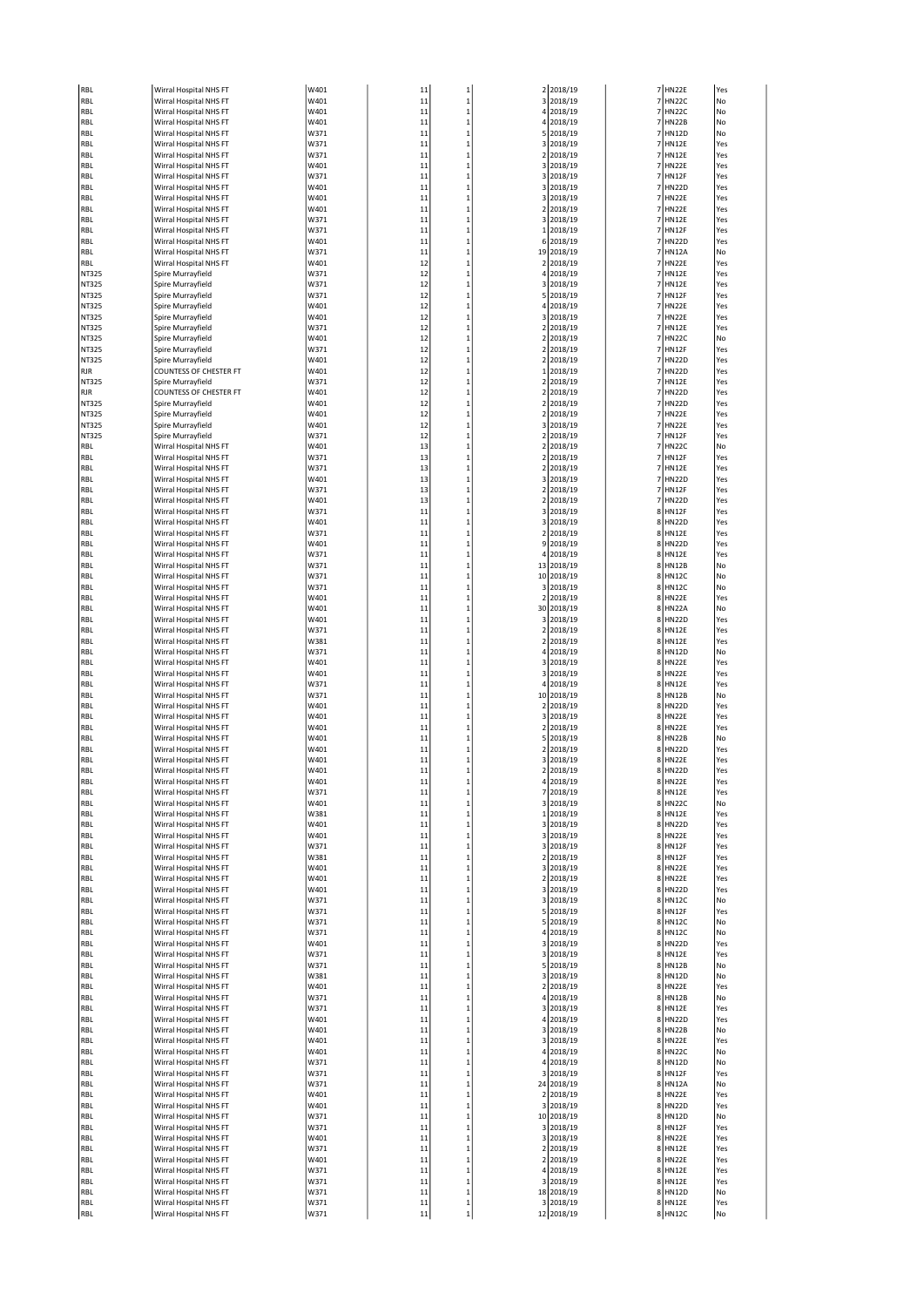| RBL            | Wirral Hospital NHS FT                           | W401         | 11       | $\mathbf{1}$                 |        | 7 2018/19               |              | 8 HN22C                      | No         |
|----------------|--------------------------------------------------|--------------|----------|------------------------------|--------|-------------------------|--------------|------------------------------|------------|
| RBL            | Wirral Hospital NHS FT                           | W371         | 11       | $\mathbf{1}$                 |        | 5 2018/19               | 8            | <b>HN12E</b>                 | Yes        |
| RBL            | Wirral Hospital NHS FT                           | W401         | 11       | $\mathbf 1$                  |        | 4 2018/19               | 8            | <b>HN22C</b>                 | No         |
| RBL            | Wirral Hospital NHS FT                           | W401         | 11       | $\mathbf 1$                  |        | 2 2018/19               | 8            | <b>HN22D</b>                 | Yes        |
| RBL            | Wirral Hospital NHS FT                           | W401         | 11       | $\mathbf 1$                  |        | 4 2018/19               |              | 8 HN22C                      | No         |
| RBL            | Wirral Hospital NHS FT                           | W371         | 11       | $\mathbf{1}$                 |        | 4 2018/19               | 8            | <b>HN12E</b>                 | Yes        |
| RBL            | Wirral Hospital NHS FT                           | W381         | 11       | $\mathbf 1$                  |        | 4 2018/19               | 8            | <b>HN12E</b>                 | Yes        |
| RBL            | Wirral Hospital NHS FT                           | W401         | 11       | $\mathbf 1$                  |        | 4 2018/19               | 8            | <b>HN22D</b>                 | Yes        |
| RBL            | Wirral Hospital NHS FT                           | W401         | 11       | $\mathbf{1}$                 |        | 3 2018/19               | 8            | <b>HN22D</b>                 | Yes        |
| NT325          | Spire Murrayfield                                | W401         | 12       | $\mathbf 1$                  |        | 2 2018/19               | 8            | HN22E                        | Yes        |
| NT337          | Spire Liverpool                                  | W401         | 12       | $\mathbf 1$                  |        | 2 2018/19               |              | 8 HN22D                      | Yes        |
| RQ6            | R LIV/BRG UNI HOSP NHST                          | W401         | 12       | $\mathbf{1}$                 |        | 3 2018/19               |              | 8 HN22E                      | Yes        |
| NT325          | Spire Murrayfield                                | W371         | 12       | $\mathbf 1$                  |        | 3 2018/19               | 8            | <b>HN12D</b>                 | No         |
| NT325          | Spire Murrayfield                                | W401         | 12       | $\mathbf 1$                  |        | 2 2018/19               | 8            | HN22E                        | Yes        |
| NT325          | Spire Murrayfield                                | W371         | 12       | $\mathbf{1}$                 |        | 2 2018/19               | 8            | HN12F                        | Yes        |
| NT325          | Spire Murrayfield                                | W401         | 12       | $\mathbf 1$                  |        | 2 2018/19               | 8            | <b>HN22E</b>                 | Yes        |
| NT325          | Spire Murrayfield                                | W371         | 12       | $\mathbf 1$                  |        | 2 2018/19               |              | 8 HN12F                      | Yes        |
| NT325          | Spire Murrayfield                                | W371         | 12       | $\mathbf{1}$                 |        | 3 2018/19               | 8            | <b>HN12D</b>                 | No         |
| RJR            | <b>COUNTESS OF CHESTER FT</b>                    | W401         | 12       | $\mathbf{1}$                 |        | 5 2018/19               | 8            | <b>HN22D</b>                 | Yes        |
| NT325          | Spire Murrayfield                                | W371         | 12       | $\mathbf 1$                  |        | 3 2018/19               | 8            | <b>HN12E</b>                 | Yes        |
| RFF            | <b>BARNSLEY HOSP NHS FT</b>                      | W401         | 12       | $\mathbf{1}$                 | 2      | 2018/19                 | 8            | <b>HN22E</b>                 | Yes        |
| NT325          | Spire Murrayfield                                | W401         | 12       | $\mathbf{1}$                 |        | 2 2018/19               | 8            | <b>HN22D</b>                 | Yes        |
| NT325          | Spire Murrayfield                                | W371         | 12       | $\mathbf{1}$                 |        | 2 2018/19               |              | 8 HN12F                      | Yes        |
| NT325          | Spire Murrayfield                                | W401         | 12       | $\mathbf{1}$                 |        | 3 2018/19               | 8<br>8       | <b>HN22E</b>                 | Yes        |
| NT325          | Spire Murrayfield                                | W371         | 12       | $\mathbf 1$                  | 2      | 2018/19                 |              | HN12F                        | Yes        |
| NT325          | Spire Murrayfield                                | W371<br>W401 | 12<br>12 | $\mathbf{1}$<br>$\mathbf 1$  |        | 4 2018/19<br>2 2018/19  | 8<br>$\bf 8$ | <b>HN12E</b><br><b>HN22D</b> | Yes<br>Yes |
| NT325          | Spire Murrayfield<br>Spire Liverpool             | W401         | 12       | $\mathbf 1$                  |        | 3 2018/19               | 8            | <b>HN22C</b>                 | No         |
| NT337<br>NT325 | Spire Murrayfield                                | W381         | 12       | $\mathbf{1}$                 |        | 2 2018/19               |              | 8 HN12E                      | Yes        |
| NT325          | Spire Murrayfield                                | W371         | 12       | $\mathbf{1}$                 |        | 3 2018/19               | 8            | HN12F                        | Yes        |
| NT325          | Spire Murrayfield                                | W371         | 12       | $\mathbf{1}$                 |        | 3 2018/19               | 8            | <b>HN12E</b>                 | Yes        |
| NT325          | Spire Murrayfield                                | W371         | 12       | $\mathbf 1$                  |        | 2 2018/19               | 8            | <b>HN12E</b>                 | Yes        |
| NT325          | Spire Murrayfield                                | W401         | 12       | $\mathbf 1$                  | 2      | 2018/19                 | 8            | HN22E                        | Yes        |
| NT325          | Spire Murrayfield                                | W371         | 12       | $\mathbf{1}$                 |        | 2 2018/19               | 8            | <b>HN12E</b>                 | Yes        |
| NT325          | Spire Murrayfield                                | W401         | 12       | $\mathbf 1$                  |        | 2 2018/19               | 8            | <b>HN22D</b>                 | Yes        |
| NT325          | Spire Murrayfield                                | W371         | 12       | $\mathbf{1}$                 |        | 4 2018/19               | 8            | <b>HN12E</b>                 | Yes        |
| NT325          | Spire Murrayfield                                | W371         | 12       | $\mathbf{1}$                 | 2      | 2018/19                 | 8            | <b>HN12E</b>                 | Yes        |
| NT325          | Spire Murrayfield                                | W401         | 12       | $\mathbf 1$                  |        | 2 2018/19               | 8            | <b>HN22D</b>                 | Yes        |
| NT325          | Spire Murrayfield                                | W371         | 12       | $\mathbf 1$                  |        | 3 2018/19               | 8            | <b>HN12E</b>                 | Yes        |
| RBL            | Wirral Hospital NHS FT                           | W401         | 13       | $\mathbf{1}$                 |        | 3 2018/19               | 8            | <b>HN22E</b>                 | Yes        |
| RBL            | Wirral Hospital NHS FT                           | W381         | 11       | $\mathbf{1}$                 |        | 6 2018/19               | 9            | <b>HN81D</b>                 | No         |
| RBL            | Wirral Hospital NHS FT                           | W371         | 11       | $\mathbf 1$                  |        | 4 2018/19               |              | 9 HN12C                      | No         |
| RBL            | Wirral Hospital NHS FT                           | W371         | 11       | $\mathbf{1}$                 |        | 3 2018/19               | 9            | <b>HN12D</b>                 | No         |
| RBL            | Wirral Hospital NHS FT                           | W371         | 11       | $\mathbf 1$                  |        | 4 2018/19               | q            | <b>HN12E</b>                 | Yes        |
| RBL            | Wirral Hospital NHS FT                           | W371         | 11       | $\mathbf 1$                  |        | 6 2018/19               | 9            | <b>HN12D</b>                 | No         |
| RBL            | Wirral Hospital NHS FT                           | W401         | 11       | $\mathbf{1}$                 |        | 2 2018/19               | S            | HN22E                        | Yes        |
| RBL            | Wirral Hospital NHS FT                           | W371         | 11       | $\mathbf{1}$                 |        | 4 2018/19               | 9            | <b>HN12E</b>                 | Yes        |
| RBL            | Wirral Hospital NHS FT                           | W401         | 11       | $\mathbf{1}$                 |        | 2 2018/19               | 9            | <b>HN22D</b>                 | Yes        |
| RBL            | Wirral Hospital NHS FT                           | W401         | 11       | $\mathbf{1}$                 |        | 3 2018/19               | S            | <b>HN22D</b>                 | Yes        |
| RBL            | Wirral Hospital NHS FT                           | W401         | 11       | $\mathbf{1}$                 |        | 2 2018/19               | q            | <b>HN22E</b>                 | Yes        |
| RBL            | Wirral Hospital NHS FT                           | W371         | 11       | $\mathbf{1}$                 |        | 3 2018/19               | q            | <b>HN12D</b>                 | No         |
| RBL            | Wirral Hospital NHS FT                           | W371         | 11       | $\mathbf{1}$                 |        | 3 2018/19               | S            | HN12D                        | No         |
| RBL            | Wirral Hospital NHS FT                           | W401         | 11       | $\mathbf 1$                  |        | 4 2018/19               | 9            | HN22E                        | Yes        |
| RBL            | Wirral Hospital NHS FT                           | W371         | 11       | $\mathbf{1}$                 |        | 2 2018/19               | 9            | <b>HN12D</b>                 | No         |
| RBL            | Wirral Hospital NHS FT                           | W371         | 11       | $\mathbf{1}$                 |        | 6 2018/19               | 9            | <b>HN12C</b>                 | No         |
| RBL            | Wirral Hospital NHS FT                           | W401         | 11       | $\mathbf{1}$                 |        | 3 2018/19               | q            | <b>HN22B</b>                 | No         |
| RBL            | Wirral Hospital NHS FT                           | W371         | 11       | $\mathbf{1}$                 |        | 3 2018/19               | q            | <b>HN12E</b>                 | Yes        |
| RBL            | Wirral Hospital NHS FT                           | W401         | 11       | $\mathbf 1$                  |        | 2 2018/19               | 9            | HN22C                        | No         |
| RBL            | Wirral Hospital NHS FT                           | W371         | 11       | $\mathbf 1$                  |        | 5 2018/19               | 9            | <b>HN12E</b>                 | Yes        |
| RBL            | Wirral Hospital NHS FT                           | W401         | 11       | $\mathbf 1$                  |        | 3 2018/19               | 9            | <b>HN22C</b>                 | No         |
| RBL            | Wirral Hospital NHS FT<br>Wirral Hospital NHS FT | W381         | 11<br>11 | $\mathbf{1}$<br>$\mathbf{1}$ | 2<br>5 | 2018/19                 | 9<br>q       | <b>HN12E</b>                 | Yes<br>Yes |
| RBL            | Wirral Hospital NHS FT                           | W401<br>W371 | 11       | $\mathbf 1$                  |        | 2018/19<br>18 2018/19   | ç            | <b>HN22E</b><br><b>HN12A</b> | No         |
| RBL<br>RBL     | Wirral Hospital NHS FT                           | W401         | 11       | $\mathbf 1$                  |        | 5 2018/19               | 9            | <b>HN22D</b>                 | Yes        |
|                |                                                  | W4U1         | 11       |                              |        | 2018/19                 | У            | HNZZE                        | ۲es        |
| ĸвL<br>RBL     | wirrai Hospital NHS FT<br>Wirral Hospital NHS FT | W371         | 11       | $\mathbf 1$                  |        | 5 2018/19               | 9            | <b>HN12E</b>                 | Yes        |
| RBL            | Wirral Hospital NHS FT                           | W371         | 11       | $\,$ 1                       |        | 3 2018/19               |              | 9 HN12E                      | Yes        |
| RBL            | Wirral Hospital NHS FT                           | W371         | 11       | $\mathbf{1}$                 |        | 3 2018/19               |              | 9 HN12F                      | Yes        |
| RBL            | Wirral Hospital NHS FT                           | W371         | 11       | $\mathbf 1$                  |        | 3 2018/19               |              | 9 HN12C                      | No         |
| RBL            | Wirral Hospital NHS FT                           | W401         | 11       | $\mathbf 1$                  |        | 10 2018/19              |              | 9 HN22A                      | No         |
| RBL            | Wirral Hospital NHS FT                           | W401         | 11       | $\mathbf{1}$                 |        | 13 2018/19              | 9            | <b>HN22A</b>                 | No         |
| RBL            | Wirral Hospital NHS FT                           | W401         | 11       | $\mathbf{1}$                 |        | 3 2018/19               | 9            | <b>HN22B</b>                 | No         |
| RBL            | Wirral Hospital NHS FT                           | W401         | 11       | $\mathbf 1$                  |        | 3 2018/19               |              | 9 HN22E                      | Yes        |
| RBL            | Wirral Hospital NHS FT                           | W371         | 11       | $\mathbf{1}$                 |        | 4 2018/19               | 9            | <b>HN12E</b>                 | Yes        |
| RBL            | Wirral Hospital NHS FT                           | W371         | 11       | $\mathbf{1}$                 |        | 2 2018/19               | q            | HN12F                        | Yes        |
| RBL            | Wirral Hospital NHS FT                           | W371         | 11       | $\mathbf 1$                  |        | 3 2018/19               |              | 9 HN12F                      | Yes        |
| RBL            | Wirral Hospital NHS FT                           | W401         | 11       | $\mathbf{1}$                 |        | 3 2018/19               | S            | <b>HN22D</b>                 | Yes        |
| RBL            | Wirral Hospital NHS FT                           | W401         | 11       | $\mathbf 1$                  |        | 4 2018/19               | 9            | <b>HN22D</b>                 | Yes        |
| RBL            | Wirral Hospital NHS FT                           | W381         | 11       | $\mathbf 1$                  |        | 16 2018/19              |              | 9 HN12A                      | No         |
| RBL            | Wirral Hospital NHS FT                           | W401         | 11       | $\mathbf{1}$                 |        | 5 2018/19               | S            | <b>HN22D</b>                 | Yes        |
| RBL            | Wirral Hospital NHS FT                           | W401         | 11       | $\mathbf 1$                  |        | 3 2018/19               | q            | HN22E                        | Yes        |
| RL1            | RJAH ORTHO HOSPITAL NHS FT                       | W401         | 11       | $\mathbf 1$                  |        | 5 2018/19               | 9            | <b>HN22E</b>                 | Yes        |
| RBL            | Wirral Hospital NHS FT                           | W401         | 11       | 1                            |        | 4 2018/19               | 9            | <b>HN22D</b>                 | Yes        |
| RBL            | Wirral Hospital NHS FT                           | W401         | 11       | $\mathbf 1$                  |        | 6 2018/19               | 9            | <b>HN22B</b>                 | No         |
| RBL            | Wirral Hospital NHS FT                           | W401         | 11       | $\mathbf 1$                  |        | 5 2018/19               | 9            | HN22C                        | No         |
| RBL            | Wirral Hospital NHS FT                           | W381         | 11       | $\mathbf 1$                  |        | 2 2018/19               |              | 9 HN12F                      | Yes        |
| RBL            | Wirral Hospital NHS FT                           | W371         | 11       | $\mathbf 1$                  | 1      | 2018/19                 | 9            | <b>HN12D</b>                 | No         |
| RBL            | Wirral Hospital NHS FT                           | W371         | 11       | $\mathbf 1$                  |        | 25 2018/19              | S            | <b>HN12B</b>                 | No         |
| RBL            | Wirral Hospital NHS FT                           | W401         | 11       | $\mathbf 1$<br>$\mathbf{1}$  |        | 2 2018/19               | 9<br>9       | HN22E                        | Yes        |
| RBL<br>RBL     | Wirral Hospital NHS FT<br>Wirral Hospital NHS FT | W401<br>W401 | 11<br>11 | $\mathbf 1$                  |        | 11 2018/19<br>6 2018/19 | 9            | HN22A<br><b>HN22B</b>        | No<br>No   |
| NT325          | Spire Murrayfield                                | W371         | 12       | $\mathbf 1$                  |        | 2 2018/19               |              | 9 HN12E                      | Yes        |
| NT325          | Spire Murrayfield                                | W371         | 12       | $\mathbf{1}$                 |        | 3 2018/19               |              | 9 HN12E                      | Yes        |
| NT325          | Spire Murrayfield                                | W371         | 12       | 1                            |        | 3 2018/19               | 9            | HN12F                        | Yes        |
| NT325          | Spire Murrayfield                                | W401         | 12       | $\mathbf 1$                  |        | 2 2018/19               |              | 9 HN22D                      | Yes        |
| NT325          | Spire Murrayfield                                | W381         | 12       | $\mathbf{1}$                 |        | 2 2018/19               | 9            | HN12F                        | Yes        |
| NT325          | Spire Murrayfield                                | W401         | 12       | $\mathbf 1$                  |        | 2 2018/19               | 9            | <b>HN22E</b>                 | Yes        |
| NT325          | Spire Murrayfield                                | W401         | 12       | $\mathbf 1$                  |        | 2 2018/19               |              | 9 HN22D                      | Yes        |
| NT325          | Spire Murrayfield                                | W401         | 12       | $\mathbf{1}$                 |        | 3 2018/19               | 9            | <b>HN22D</b>                 | Yes        |
| NT440          | <b>BMI Healthcare</b>                            | W381         | 12       | $\mathbf{1}$                 |        | 2 2018/19               | 9            | HN12F                        | Yes        |
| NT325          | Spire Murrayfield                                | W371         | 12       | $\mathbf 1$                  |        | 2 2018/19               |              | 9 HN12F                      | Yes        |
| NT325          | Spire Murrayfield                                | W381         | 12       | $\mathbf 1$                  |        | 2 2018/19               | 9            | HN12F                        | Yes        |
| NT325          | Spire Murrayfield                                | W401         | 12       | $\mathbf 1$                  |        | 2 2018/19               | 9            | HN22E                        | Yes        |
| RJR            | COUNTESS OF CHESTER FT                           | W941         | 12       | $\,$ 1                       |        | 1 2018/19               |              | 9 HN12F                      | Yes        |
| NT325          | Spire Murrayfield                                | W401         | 12       | $\mathbf 1$                  |        | 2 2018/19               |              | 9 HN22B                      | No         |
|                |                                                  |              |          |                              |        |                         |              |                              |            |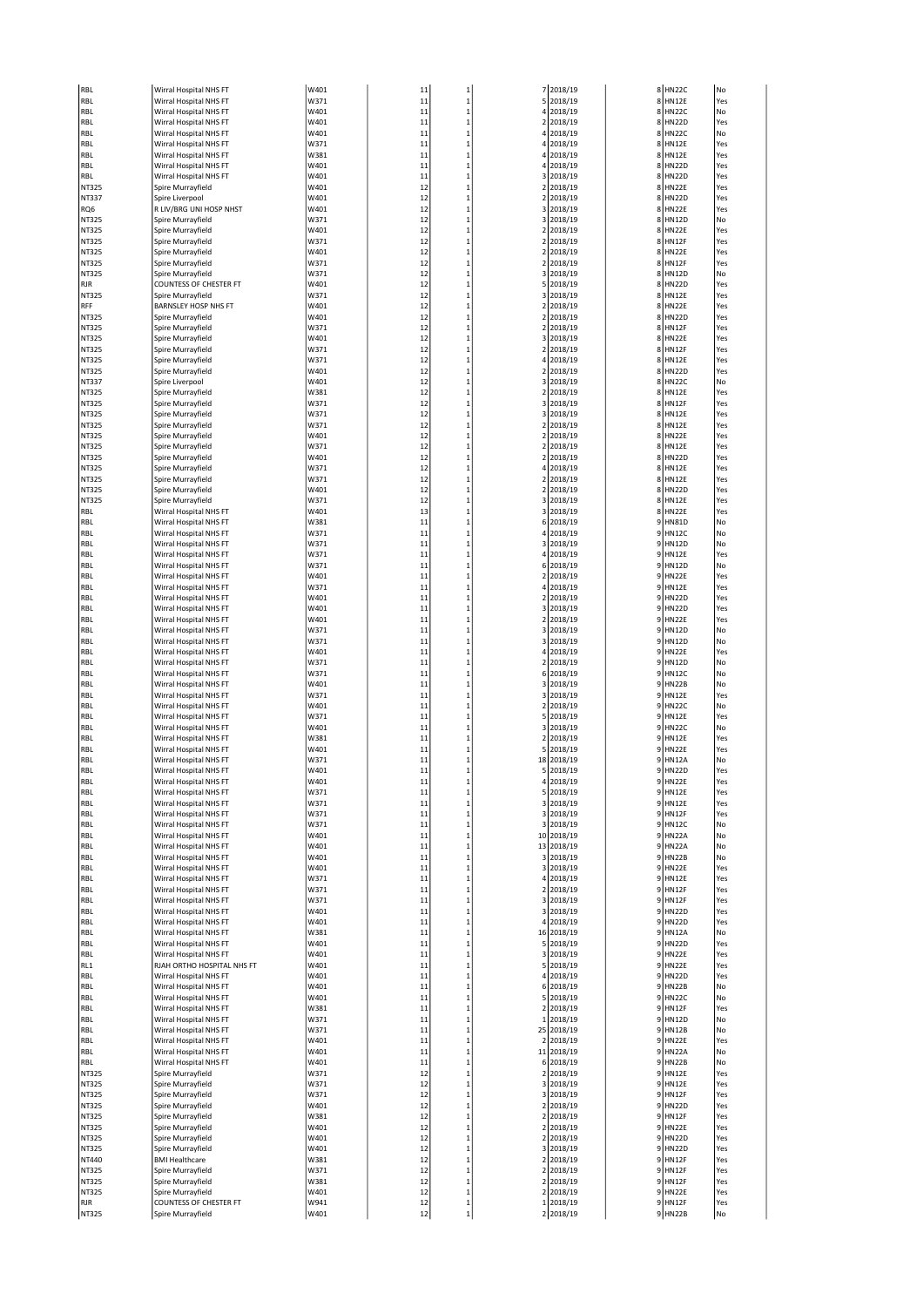| NT325 | Spire Murrayfield          | W401 | 12 | $\mathbf{1}$ |                | 3 2018/19 |    | 9 HN22D      | Yes |
|-------|----------------------------|------|----|--------------|----------------|-----------|----|--------------|-----|
| NT325 | Spire Murrayfield          | W401 | 12 | $\mathbf{1}$ | 3              | 2018/19   |    | 9 HN22D      | Yes |
| NT325 | Spire Murrayfield          | W371 | 12 | $\mathbf{1}$ |                | 2 2018/19 |    | 9 HN12F      | Yes |
| RBL   | Wirral Hospital NHS FT     | W401 | 11 | $\mathbf{1}$ |                | 2 2018/19 |    | 10 HN22D     | Yes |
| RBL   | Wirral Hospital NHS FT     | W401 | 11 | $\mathbf{1}$ |                | 5 2018/19 |    | 10 HN22C     | No  |
| RBL   | Wirral Hospital NHS FT     | W401 | 11 | $\mathbf{1}$ |                | 0 2018/19 |    | 10 HN22B     | No  |
| RBL   | Wirral Hospital NHS FT     | W381 | 11 | $\mathbf{1}$ |                | 2 2018/19 |    | 10 HN12E     | Yes |
| RBL   | Wirral Hospital NHS FT     | W401 | 11 | $\mathbf{1}$ | 1              | 2018/19   |    | 10 HN22D     | Yes |
| RBL   | Wirral Hospital NHS FT     | W371 | 11 | $\mathbf{1}$ |                | 4 2018/19 |    | 10 HN12E     | Yes |
| RBL   | Wirral Hospital NHS FT     | W401 | 11 | $\mathbf{1}$ |                | 4 2018/19 |    | 10 HN22B     | No  |
| RQ6   | R LIV/BRG UNI HOSP NHST    | W371 | 11 | $\mathbf{1}$ |                | 4 2018/19 |    | 10 HN12E     | Yes |
| RBL   | Wirral Hospital NHS FT     | W371 | 11 | $\mathbf{1}$ |                | 2 2018/19 | 10 | <b>HN12E</b> | Yes |
| RBL   | Wirral Hospital NHS FT     | W401 | 11 | $\mathbf{1}$ | 4              | 2018/19   |    | 10 HN22C     | No  |
| RL1   | RJAH ORTHO HOSPITAL NHS FT | W381 | 11 | $\mathbf{1}$ |                | 3 2018/19 |    | 10 HN12E     | Yes |
| RL1   | RJAH ORTHO HOSPITAL NHS FT | W381 | 11 | $\mathbf{1}$ | 5              | 2018/19   |    | 10 HN12F     | Yes |
|       |                            |      |    |              |                |           |    | 10 HN12E     | Yes |
| RBL   | Wirral Hospital NHS FT     | W371 | 11 | $\mathbf{1}$ |                | 3 2018/19 |    |              |     |
| RBL   | Wirral Hospital NHS FT     | W371 | 11 | $\mathbf{1}$ |                | 5 2018/19 |    | 10 HN12E     | Yes |
| RBL   | Wirral Hospital NHS FT     | W371 | 11 | $\mathbf{1}$ |                | 5 2018/19 |    | 10 HN12C     | No  |
| RBL   | Wirral Hospital NHS FT     | W371 | 11 | $\mathbf{1}$ |                | 3 2018/19 |    | 10 HN12F     | Yes |
| RBL   | Wirral Hospital NHS FT     | W371 | 11 | $\mathbf{1}$ |                | 3 2018/19 | 10 | <b>HN12E</b> | Yes |
| RBL   | Wirral Hospital NHS FT     | W401 | 11 | $\mathbf{1}$ |                | 2 2018/19 |    | 10 HN22C     | No  |
| RBL   | Wirral Hospital NHS FT     | W371 | 11 | $\mathbf{1}$ |                | 4 2018/19 |    | 10 HN12D     | No  |
| RBL   | Wirral Hospital NHS FT     | W371 | 11 | $\mathbf{1}$ |                | 3 2018/19 |    | 10 HN12E     | Yes |
| RBL   | Wirral Hospital NHS FT     | W401 | 11 | $\mathbf{1}$ |                | 4 2018/19 |    | 10 HN22E     | Yes |
| RBL   | Wirral Hospital NHS FT     | W371 | 11 | $\mathbf{1}$ |                | 3 2018/19 |    | 10 HN12D     | No  |
| RBL   | Wirral Hospital NHS FT     | W401 | 11 | $\mathbf{1}$ | 19             | 2018/19   | 10 | <b>HN81A</b> | No  |
| RBL   | Wirral Hospital NHS FT     | W401 | 11 | $\mathbf{1}$ |                | 2 2018/19 | 10 | HN22D        | Yes |
| RBL   | Wirral Hospital NHS FT     | W401 | 11 | $\mathbf{1}$ |                | 2 2018/19 |    | 10 HN22D     | Yes |
| RBL   | Wirral Hospital NHS FT     | W371 | 11 | $\mathbf{1}$ | 2              | 2018/19   |    | 10 HN12F     | Yes |
| RBL   | Wirral Hospital NHS FT     | W371 | 11 | $\mathbf{1}$ |                | 2 2018/19 |    | 10 HN12E     | Yes |
| RBL   | Wirral Hospital NHS FT     | W401 | 11 | $\mathbf{1}$ |                | 3 2018/19 | 10 | HN22E        | Yes |
|       |                            | W371 |    |              |                |           |    | 10 HN12E     | Yes |
| RBL   | Wirral Hospital NHS FT     |      | 11 | $\mathbf{1}$ | 4              | 2018/19   |    |              |     |
| RBL   | Wirral Hospital NHS FT     | W371 | 11 | $\mathbf{1}$ | 5              | 2018/19   | 10 | <b>HN12A</b> | No  |
| RBL   | Wirral Hospital NHS FT     | W401 | 11 | $\mathbf{1}$ |                | 1 2018/19 |    | 10 HN22E     | Yes |
| RL1   | RJAH ORTHO HOSPITAL NHS FT | W941 | 11 | $\mathbf{1}$ |                | 2 2018/19 |    | 10 HN12F     | Yes |
| RBL   | Wirral Hospital NHS FT     | W401 | 11 | $\mathbf{1}$ |                | 3 2018/19 | 10 | HN22E        | Yes |
| RBL   | Wirral Hospital NHS FT     | W401 | 11 | $\mathbf{1}$ |                | 2 2018/19 | 10 | <b>HN22D</b> | Yes |
| RBL   | Wirral Hospital NHS FT     | W401 | 11 | $\mathbf{1}$ |                | 3 2018/19 |    | 10 HN22E     | Yes |
| RBL   | Wirral Hospital NHS FT     | W371 | 11 | $\mathbf{1}$ | 5              | 2018/19   |    | 10 HN12E     | Yes |
| RBL   | Wirral Hospital NHS FT     | W401 | 11 | $\mathbf{1}$ |                | 0 2018/19 |    | 10 HN22E     | Yes |
| RBL   | Wirral Hospital NHS FT     | W401 | 11 | $\mathbf{1}$ |                | 3 2018/19 |    | 10 HN22D     | Yes |
| RBL   | Wirral Hospital NHS FT     | W371 | 11 | $\mathbf{1}$ |                | 2 2018/19 |    | 10 HN12E     | Yes |
| RBL   | Wirral Hospital NHS FT     | W371 | 11 | $\mathbf{1}$ |                | 3 2018/19 | 10 | HN12F        | Yes |
| RBL   | Wirral Hospital NHS FT     | W371 | 11 | $\mathbf{1}$ |                | 3 2018/19 |    | 10 HN12F     | Yes |
| RBL   | Wirral Hospital NHS FT     | W401 | 11 | $\mathbf{1}$ | 3              | 2018/19   | 10 | HN22D        | Yes |
| RBL   |                            | W381 | 11 | $\mathbf{1}$ |                |           |    | 10 HN12E     | Yes |
|       | Wirral Hospital NHS FT     |      |    |              |                | 3 2018/19 |    |              |     |
| RBL   | Wirral Hospital NHS FT     | W381 | 11 | $\mathbf{1}$ |                | 1 2018/19 |    | 10 HN12F     | Yes |
| RBL   | Wirral Hospital NHS FT     | W401 | 11 | $\mathbf{1}$ |                | 3 2018/19 |    | 10 HN22E     | Yes |
| RBL   | Wirral Hospital NHS FT     | W401 | 11 | $\mathbf{1}$ |                | 2 2018/19 |    | 10 HN22B     | No  |
| RBL   | Wirral Hospital NHS FT     | W401 | 11 | $\mathbf{1}$ |                | 2 2018/19 |    | 10 HN22D     | Yes |
| RBL   | Wirral Hospital NHS FT     | W401 | 11 | $\mathbf{1}$ | 2              | 2018/19   | 10 | <b>HN22D</b> | Yes |
| RBL   | Wirral Hospital NHS FT     | W371 | 11 | $\mathbf{1}$ | $\overline{2}$ | 2018/19   |    | 10 HN12F     | Yes |
| RBL   | Wirral Hospital NHS FT     | W401 | 11 | $\mathbf{1}$ |                | 2 2018/19 |    | 10 HN22E     | Yes |
| RBL   | Wirral Hospital NHS FT     | W371 | 11 | $\mathbf{1}$ | 2              | 2018/19   |    | 10 HN12C     | No  |
| RQ6   | R LIV/BRG UNI HOSP NHST    | W371 | 11 | $\mathbf{1}$ | $\overline{7}$ | 2018/19   |    | 10 HN12C     | No  |
| RBL   | Wirral Hospital NHS FT     | W371 | 11 | $\mathbf{1}$ |                | 1 2018/19 |    | 10 HN12E     | Yes |
| RBL   | Wirral Hospital NHS FT     | W401 | 11 | $\mathbf{1}$ | 2              | 2018/19   | 10 | HN22C        | No  |
| NT325 | Spire Murrayfield          | W401 | 12 | $\mathbf{1}$ | $\overline{2}$ | 2018/19   |    | 10 HN22E     | Yes |
| NT325 | Spire Murrayfield          | W401 | 12 | $\mathbf{1}$ |                | 3 2018/19 |    | 10 HN22E     | Yes |
| NT325 | Spire Murrayfield          | W401 | 12 | $\mathbf{1}$ |                | 3 2018/19 |    | 10 HN22C     | No  |
| NT325 | Spire Murrayfield          | W371 | 12 | $\mathbf{1}$ |                | 2 2018/19 | 10 | HN12F        | Yes |
| NT325 | Spire Murrayfield          | W371 | 12 | $\mathbf{1}$ |                | 2 2018/19 | 10 | <b>HN12E</b> | Yes |
|       |                            |      |    |              |                |           |    |              |     |
| NT325 | Spire Murrayfield          | W401 | 12 | $\mathbf{1}$ |                | 3 2018/19 |    | 10 HN22C     | No  |
| NT325 | Spire Murrayfield          | W401 | 12 | $\mathbf{1}$ |                | 2 2018/19 |    | 10 HN22D     | Yes |
| NT325 | Spire Murrayfield          | W401 | 12 | 1            |                | 3 2018/19 |    | 10 HN22E     | Yes |
| NT325 | Spire Murrayfield          | W371 | 12 | $\mathbf{1}$ |                | 2 2018/19 |    | 10 HN12E     | Yes |
| NT325 | Spire Murrayfield          | W401 | 12 | $\mathbf{1}$ |                | 2 2018/19 |    | 10 HN22D     | Yes |
| NT325 | Spire Murrayfield          | W371 | 12 | $\mathbf{1}$ |                | 2 2018/19 |    | 10 HN12D     | No  |
| NT325 | Spire Murrayfield          | W371 | 12 | $\mathbf{1}$ |                | 2 2018/19 |    | 10 HN12D     | No  |
| NT337 | Spire Liverpool            | W401 | 12 | $\mathbf{1}$ |                | 2 2018/19 |    | 10 HN22D     | Yes |
| NT325 | Spire Murrayfield          | W401 | 12 | $\mathbf{1}$ |                | 3 2018/19 |    | 10 HN22D     | Yes |
| NT325 | Spire Murrayfield          | W371 | 12 | $\mathbf{1}$ |                | 3 2018/19 |    | 10 HN12E     | Yes |
| NT325 | Spire Murrayfield          | W401 | 12 | $\mathbf{1}$ |                | 3 2018/19 |    | 10 HN22B     | No  |
| NT325 | Spire Murrayfield          | W401 | 12 | $\mathbf{1}$ |                | 3 2018/19 |    | 10 HN22E     | Yes |
| NT325 | Spire Murrayfield          | W401 | 12 | $\mathbf{1}$ |                | 3 2018/19 |    | 10 HN22D     | Yes |
| NT325 | Spire Murrayfield          | W371 | 12 | $\mathbf{1}$ | $\mathbf{2}$   | 2018/19   |    | 10 HN12F     | Yes |
| NT325 | Spire Murrayfield          | W381 | 12 | $\mathbf{1}$ |                | 2 2018/19 |    | 10 HN12F     | Yes |
| NT325 | Spire Murrayfield          | W371 | 12 | $\mathbf{1}$ |                | 4 2018/19 |    | 10 HN12E     | Yes |
| NT325 | Spire Murrayfield          | W371 | 12 | $\mathbf{1}$ |                | 2 2018/19 |    | 10 HN12E     | Yes |
|       | Spire Murrayfield          | W401 | 12 | $\mathbf{1}$ |                | 3 2018/19 |    | 10 HN22E     | Yes |
| NT325 |                            |      | 12 | $\mathbf{1}$ |                |           |    | 10 HN22E     | Yes |
| NT325 | Spire Murrayfield          | W401 |    |              |                | 3 2018/19 |    |              |     |
| NT325 | Spire Murrayfield          | W371 | 12 | $\mathbf{1}$ | 2              | 2018/19   | 10 | HN12F        | Yes |
| NT325 | Spire Murrayfield          | W381 | 12 | $\mathbf{1}$ |                | 3 2018/19 |    | 10 HN12F     | Yes |
| NT325 | Spire Murrayfield          | W401 | 12 | $\mathbf{1}$ |                | 2 2018/19 |    | 10 HN22E     | Yes |
| RBL   | Wirral Hospital NHS FT     | W401 | 11 | $\mathbf{1}$ |                | 2 2018/19 |    | 11 HN22D     | Yes |
| RBL   | Wirral Hospital NHS FT     | W401 | 11 | $\mathbf{1}$ |                | 3 2018/19 | 11 | HN22E        | Yes |
| RBL   | Wirral Hospital NHS FT     | W401 | 11 | $\mathbf{1}$ |                | 4 2018/19 | 11 | <b>HN22D</b> | Yes |
| RBL   | Wirral Hospital NHS FT     | W371 | 11 | $\mathbf{1}$ |                | 3 2018/19 | 11 | <b>HN12F</b> | Yes |
| RBL   | Wirral Hospital NHS FT     | W371 | 11 | $\mathbf{1}$ |                | 3 2018/19 | 11 | <b>HN12D</b> | No  |
| RBL   | Wirral Hospital NHS FT     | W371 | 11 | $\mathbf{1}$ |                | 4 2018/19 |    | 11 HN12C     | No  |
| RBL   | Wirral Hospital NHS FT     | W371 | 11 | $\mathbf{1}$ |                | 5 2018/19 |    | 11 HN12E     | Yes |
| RBL   | Wirral Hospital NHS FT     | W401 | 11 | $\mathbf{1}$ |                | 4 2018/19 | 11 | <b>HN22D</b> | Yes |
| RBL   | Wirral Hospital NHS FT     | W371 | 11 | $\mathbf{1}$ |                | 3 2018/19 | 11 | <b>HN12E</b> | Yes |
| RBL   | Wirral Hospital NHS FT     | W401 | 11 | $\mathbf{1}$ |                | 7 2018/19 | 11 | HN22C        | No  |
| RL1   | RJAH ORTHO HOSPITAL NHS FT | W381 | 11 | $\mathbf{1}$ |                | 3 2018/19 | 11 | HN12E        | Yes |
| RBL   | Wirral Hospital NHS FT     | W401 | 11 | $\mathbf{1}$ |                | 4 2018/19 | 11 | HN22D        | Yes |
|       | Wirral Hospital NHS FT     | W401 | 11 | $\mathbf{1}$ |                | 2 2018/19 |    | 11 HN22B     | No  |
| RBL   | Wirral Hospital NHS FT     |      |    | $\mathbf{1}$ |                |           | 11 |              | No  |
| RBL   |                            | W371 | 11 |              |                | 3 2018/19 |    | <b>HN12B</b> |     |
| RBL   | Wirral Hospital NHS FT     | W371 | 11 | $\mathbf{1}$ |                | 2 2018/19 | 11 | <b>HN12E</b> | Yes |
| RBL   | Wirral Hospital NHS FT     | W401 | 11 | $\mathbf{1}$ |                | 3 2018/19 | 11 | HN22E        | Yes |
| RBL   | Wirral Hospital NHS FT     | W371 | 11 | $\mathbf{1}$ | 3              | 2018/19   | 11 | <b>HN12E</b> | Yes |
| RBL   | Wirral Hospital NHS FT     | W371 | 11 | $\mathbf 1$  |                | 4 2018/19 | 11 | <b>HN12E</b> | Yes |
| RBL   | Wirral Hospital NHS FT     | W371 | 11 | $\mathbf{1}$ |                | 2 2018/19 |    | 11 HN12D     | No  |
| RBL   | Wirral Hospital NHS FT     | W371 | 11 | $\mathbf{1}$ |                | 4 2018/19 |    | 11 HN12D     | No  |
| RBL   | Wirral Hospital NHS FT     | W401 | 11 | $\mathbf 1$  |                | 2 2018/19 |    | 11 HN22C     | No  |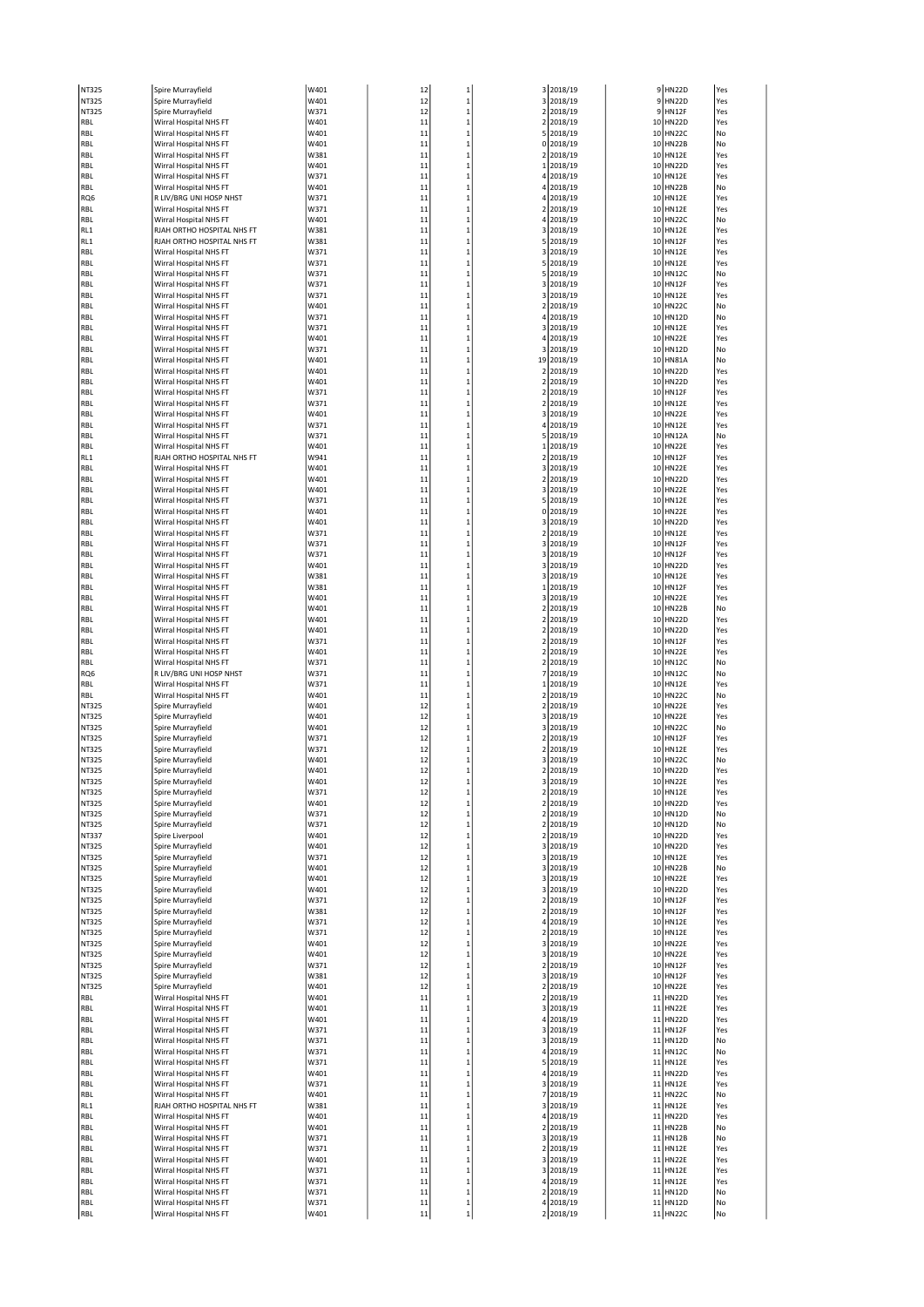| RBL            | Wirral Hospital NHS FT                           | W401         | 11       | $\mathbf{1}$                 |                | 1 2018/19              |          | 11 HN22D                     | Yes        |
|----------------|--------------------------------------------------|--------------|----------|------------------------------|----------------|------------------------|----------|------------------------------|------------|
| RBL            | Wirral Hospital NHS FT                           | W371<br>W401 | 11       | $\mathbf{1}$                 |                | 2 2018/19              | 11       | HN12F                        | Yes        |
| RBL<br>RBL     | Wirral Hospital NHS FT<br>Wirral Hospital NHS FT | W401         | 11<br>11 | $\mathbf{1}$<br>$\mathbf{1}$ | $\mathbf 2$    | 2018/19<br>1 2018/19   | 11<br>11 | HN22E<br><b>HN22D</b>        | Yes<br>Yes |
| RL1            | RJAH ORTHO HOSPITAL NHS FT                       | W401         | 11       | $\mathbf{1}$                 |                | 3 2018/19              |          | 11 HN22D                     | Yes        |
| RBL            | Wirral Hospital NHS FT                           | W371         | 11       | $\mathbf{1}$                 |                | 2 2018/19              | 11       | HN12F                        | Yes        |
| RBL            | Wirral Hospital NHS FT                           | W401         | 11       | $\mathbf{1}$                 |                | 3 2018/19              | 11       | <b>HN22E</b>                 | Yes        |
| RBL            | Wirral Hospital NHS FT                           | W371         | 11       | $\mathbf{1}$                 |                | 3 2018/19              | 11       | <b>HN12E</b>                 | Yes        |
| RBL            | Wirral Hospital NHS FT                           | W401         | 11       | $\mathbf{1}$                 | 2              | 2018/19                | 11       | <b>HN22D</b>                 | Yes        |
| RBL            | Wirral Hospital NHS FT                           | W401         | 11       | $\mathbf{1}$                 | 2              | 2018/19                | 11       | <b>HN22D</b>                 | Yes        |
| RBL            | Wirral Hospital NHS FT                           | W371         | 11       | $\mathbf{1}$                 |                | 3 2018/19              | 11       | <b>HN12D</b>                 | No         |
| RBL            | Wirral Hospital NHS FT                           | W371         | 11       | $\mathbf{1}$                 | 2              | 2018/19                | 11       | <b>HN12B</b>                 | No         |
| RBL            | Wirral Hospital NHS FT                           | W401         | 11       | $\mathbf{1}$                 |                | 4 2018/19              | 11       | <b>HN22E</b>                 | Yes        |
| RBL            | Wirral Hospital NHS FT                           | W371         | 11       | $\mathbf{1}$                 |                | 3 2018/19              | 11       | HN12F                        | Yes        |
| RBL            | Wirral Hospital NHS FT                           | W401         | 11       | $\mathbf{1}$                 | 3              | 2018/19                | 11       | <b>HN22D</b>                 | Yes        |
| RBL            | Wirral Hospital NHS FT                           | W371         | 11       | $\mathbf{1}$                 |                | 3 2018/19              | 11       | <b>HN12E</b>                 | Yes        |
| RBL            | Wirral Hospital NHS FT                           | W381         | 11       | $\mathbf{1}$                 |                | 2 2018/19              | 11       | <b>HN12F</b>                 | Yes        |
| RBL            | Wirral Hospital NHS FT                           | W401         | 11       | $\mathbf{1}$                 |                | 4 2018/19              |          | 11 HN22D                     | Yes        |
| RBL            | Wirral Hospital NHS FT                           | W401         | 11       | $\mathbf{1}$                 |                | 1 2018/19              | 11       | <b>HN22D</b>                 | Yes        |
| RBL            | Wirral Hospital NHS FT                           | W401         | 11       | $\mathbf{1}$                 |                | 3 2018/19              | 11       | <b>HN22D</b>                 | Yes        |
| RBL            | Wirral Hospital NHS FT                           | W371         | 11       | $\mathbf{1}$                 | 4              | 2018/19                | 11       | <b>HN12C</b>                 | No         |
| RBL            | Wirral Hospital NHS FT                           | W401         | 11       | $\mathbf{1}$                 | 3              | 2018/19                | 11       | <b>HN22E</b>                 | Yes        |
| RBL            | Wirral Hospital NHS FT                           | W371         | 11       | $\mathbf{1}$                 |                | 10 2018/19             | 11       | <b>HN12E</b>                 | Yes        |
| RBL            | Wirral Hospital NHS FT                           | W401         | 11       | $\mathbf{1}$                 |                | 3 2018/19              |          | 11 HN22E                     | Yes        |
| RBL            | Wirral Hospital NHS FT                           | W371         | 11       | $\mathbf{1}$                 |                | 4 2018/19              | 11       | <b>HN12E</b>                 | Yes        |
| RBL            | Wirral Hospital NHS FT                           | W371         | 11       | $\mathbf{1}$                 |                | 2 2018/19              | 11       | HN12D                        | No         |
| RBL            | Wirral Hospital NHS FT                           | W371         | 11       | $\mathbf{1}$                 |                | 2 2018/19              | 11       | HN12F                        | Yes        |
| RBL            | Wirral Hospital NHS FT                           | W401         | 11       | $\mathbf{1}$                 | 2              | 2018/19                | 11       | <b>HN22D</b>                 | Yes        |
| RBL            | Wirral Hospital NHS FT                           | W401         | 11       | $\mathbf{1}$                 | 5              | 2018/19                | 11       | <b>HN22C</b>                 | No         |
| RBL            | Wirral Hospital NHS FT                           | W401         | 11       | $\mathbf{1}$                 |                | 5 2018/19              |          | 11 HN81D                     | No         |
| NT325          | Spire Murrayfield                                | W371<br>W371 | 12<br>12 | $\mathbf{1}$<br>$\mathbf{1}$ |                | 3 2018/19<br>2 2018/19 | 11<br>11 | <b>HN12E</b><br><b>HN12E</b> | Yes        |
| NT325          | Spire Murrayfield                                | W371         |          |                              |                |                        |          |                              | Yes        |
| NT325<br>NT325 | Spire Murrayfield<br>Spire Murrayfield           | W371         | 12<br>12 | $\mathbf{1}$<br>$\mathbf{1}$ | 2              | 2 2018/19<br>2018/19   | 11<br>11 | HN12F<br><b>HN12F</b>        | Yes<br>Yes |
| NT325          | Spire Murrayfield                                | W401         | 12       | $\mathbf{1}$                 |                | 2 2018/19              | 11       | <b>HN22D</b>                 | Yes        |
| NT325          | Spire Murrayfield                                | W401         | 12       | $\mathbf{1}$                 |                | 2 2018/19              | 11       | HN22C                        | No         |
| NT325          | Spire Murrayfield                                | W401         | 12       | $\mathbf{1}$                 | 2              | 2018/19                | 11       | HN22C                        | No         |
| NT325          | Spire Murrayfield                                | W401         | 12       | $\mathbf{1}$                 |                | 2 2018/19              | 11       | HN22D                        | Yes        |
| NT325          | Spire Murrayfield                                | W381         | 12       | $\mathbf{1}$                 |                | 2 2018/19              | 11       | <b>HN12D</b>                 | No         |
| NT325          | Spire Murrayfield                                | W371         | 12       | $\mathbf{1}$                 | 1              | 2018/19                | 11       | <b>HN12F</b>                 | Yes        |
| NT325          | Spire Murrayfield                                | W401         | 12       | $\mathbf{1}$                 |                | 3 2018/19              | 11       | HN22E                        | Yes        |
| NT325          | Spire Murrayfield                                | W371         | 12       | $\mathbf{1}$                 |                | 2 2018/19              | 11       | HN12F                        | Yes        |
| NT325          | Spire Murrayfield                                | W401         | 12       | $\mathbf{1}$                 | 2              | 2018/19                | 11       | HN22E                        | Yes        |
| NT325          | Spire Murrayfield                                | W401         | 12       | $\mathbf{1}$                 |                | 2 2018/19              | 11       | <b>HN22E</b>                 | Yes        |
| NT325          | Spire Murrayfield                                | W381         | 12       | $\mathbf{1}$                 |                | 2 2018/19              | 11       | <b>HN12F</b>                 | Yes        |
| NT325          | Spire Murrayfield                                | W401         | 12       | $\mathbf{1}$                 | $\overline{2}$ | 2018/19                | 11       | <b>HN22D</b>                 | Yes        |
| NT325          | Spire Murrayfield                                | W401         | 12       | $\mathbf{1}$                 | 2              | 2018/19                | 11       | <b>HN22D</b>                 | Yes        |
| NT325          | Spire Murrayfield                                | W401         | 12       | $\mathbf{1}$                 |                | 2 2018/19              | 11       | <b>HN22E</b>                 | Yes        |
| NT325          | Spire Murrayfield                                | W401         | 12       | $\mathbf{1}$                 |                | 3 2018/19              |          | 11 HN22E                     | Yes        |
| NT325          | Spire Murrayfield                                | W371         | 12       | $\mathbf{1}$                 |                | 3 2018/19              | 11       | <b>HN12E</b>                 | Yes        |
| NT325          | Spire Murrayfield                                | W371         | 12       | $\mathbf{1}$                 |                | 3 2018/19              | 11       | <b>HN12D</b>                 | No         |
| NT325          | Spire Murrayfield                                | W371         | 12       | $\mathbf{1}$                 | $\overline{2}$ | 2018/19                | 11       | <b>HN12F</b>                 | Yes        |
| NT325          | Spire Murrayfield                                | W371         | 12       | $\mathbf{1}$                 |                | 3 2018/19              | 11       | HN12F                        | Yes        |
| RBL            | Wirral Hospital NHS FT                           | W401         | 13       | $\mathbf{1}$                 |                | 2 2018/19              | 11       | <b>HN22D</b>                 | Yes        |
| RBL            | Wirral Hospital NHS FT                           | W401         | 13       | $\mathbf{1}$                 |                | 3 2018/19              |          | 11 HN22E                     | Yes        |
| RBL            | Wirral Hospital NHS FT                           | W371         | 11       | $\mathbf{1}$                 | 7              | 2018/19                | 12       | HN12C                        | No         |
| RBL            | Wirral Hospital NHS FT                           | W371         | 11       | $\mathbf{1}$                 |                | 4 2018/19              | 12       | <b>HN12E</b>                 | Yes        |
| RBL            | Wirral Hospital NHS FT                           | W371         | 11       | $\mathbf{1}$                 |                | 2 2018/19              | 12       | <b>HN12D</b>                 | No         |
| RBL            | Wirral Hospital NHS FT                           | W401         | 11       | $\mathbf{1}$                 | 2              | 2018/19                | 12       | <b>HN22D</b>                 | Yes        |
| RBL            | Wirral Hospital NHS FT                           | W371         | 11       | $\mathbf{1}$                 |                | 3 2018/19              | 12       | <b>HN12E</b>                 | Yes        |
| RBL            | Wirral Hospital NHS FT                           | W401         | 11       | $\mathbf{1}$                 |                | 4 2018/19              |          | 12 HN22E                     | Yes        |
| RBL            | Wirral Hospital NHS FT                           | W401         | 11       | $\mathbf{1}$                 | 2              | 2018/19                | 12       | HN22E                        | Yes        |
| RBL            | Wirral Hospital NHS FT                           | W401         | 11       | $\mathbf{1}$                 |                | 0 2018/19              | 12       | <b>HN22B</b>                 | No         |
| RBL            | Wirral Hospital NHS FT                           | W371         | 11       | $\mathbf{1}$                 |                | 9 2018/19              | 12       | <b>HN12C</b>                 | No         |
| RBL            | Wirral Hospital NHS FT                           | W371         | 11       |                              |                | 2018/19                | 12       | <b>HN12E</b>                 | Yes        |
| RBL            | Wirral Hospital NHS FT                           | W371         | 11       | $\mathbf{1}$                 |                | 3 2018/19              |          | 12 HN12E                     | Yes        |
| RBL            | Wirral Hospital NHS FT                           | W401         | 11       | $\mathbf{1}$                 |                | 2 2018/19              |          | 12 HN22E                     | Yes        |
| RBL            | Wirral Hospital NHS FT                           | W401         | 11       | $\mathbf{1}$                 |                | 3 2018/19              |          | 12 HN22D<br>12 HN12D         | Yes        |
| RBL            | Wirral Hospital NHS FT                           | W371         | 11       | $\mathbf{1}$                 |                | 6 2018/19              |          |                              | No         |
| RBL            | Wirral Hospital NHS FT                           | W401<br>W401 | 11<br>11 | $\mathbf{1}$<br>$\mathbf{1}$ |                | 6 2018/19<br>2 2018/19 | 12       | <b>HN22D</b><br>12 HN22E     | Yes<br>Yes |
| RBL            | Wirral Hospital NHS FT<br>Wirral Hospital NHS FT | W371         | 11       | $\mathbf{1}$                 |                | 3 2018/19              |          | 12 HN12F                     | Yes        |
| RBL            | Wirral Hospital NHS FT                           | W401         | 11       | $\mathbf{1}$                 |                | 3 2018/19              |          | 12 HN22E                     | Yes        |
| RBL<br>RBN     | ST HEL/KNOWS TEACH NHST                          | W401         | 11       | $\mathbf{1}$                 |                | 5 2018/19              |          | 12 HN22C                     | No         |
| RBL            | Wirral Hospital NHS FT                           | W401         | 11       | $\mathbf{1}$                 |                | 3 2018/19              | 12       | <b>HN22D</b>                 | Yes        |
| RBL            | Wirral Hospital NHS FT                           | W401         | 11       | $\mathbf{1}$                 |                | 2 2018/19              | 12       | HN22D                        | Yes        |
| RBL            | Wirral Hospital NHS FT                           | W371         | 11       | $\mathbf{1}$                 |                | 4 2018/19              | 12       | <b>HN12E</b>                 | Yes        |
| RBL            | Wirral Hospital NHS FT                           | W401         | 11       | $\mathbf{1}$                 |                | 6 2018/19              | 12       | HN22C                        | No         |
| RBL            | Wirral Hospital NHS FT                           | W401         | 11       | $\mathbf{1}$                 |                | 5 2018/19              |          | 12 HN22D                     | Yes        |
| RBL            | Wirral Hospital NHS FT                           | W371         | 11       | $\mathbf{1}$                 |                | 9 2018/19              |          | 12 HN12C                     | No         |
| RBL            | Wirral Hospital NHS FT                           | W401         | 11       | $\mathbf{1}$                 |                | 5 2018/19              | 12       | HN22C                        | No         |
| RBL            | Wirral Hospital NHS FT                           | W401         | 11       | $\mathbf{1}$                 |                | 2 2018/19              | 12       | <b>HN22D</b>                 | Yes        |
| RBL            | Wirral Hospital NHS FT                           | W401         | 11       | $\mathbf{1}$                 |                | 4 2018/19              |          | 12 HN22D                     | Yes        |
| RBL            | Wirral Hospital NHS FT                           | W371         | 11       | $\mathbf{1}$                 |                | 4 2018/19              | 12       | <b>HN12E</b>                 | Yes        |
| RL1            | RJAH ORTHO HOSPITAL NHS FT                       | W401         | 11       | $\mathbf{1}$                 |                | 2 2018/19              |          | 12 HN22E                     | Yes        |
| RBL            | Wirral Hospital NHS FT                           | W401         | 11       | $\mathbf{1}$                 |                | 4 2018/19              |          | 12 HN22D                     | Yes        |
| RL1            | RJAH ORTHO HOSPITAL NHS FT                       | W401         | 11       | $\mathbf{1}$                 |                | 4 2018/19              | 12       | HN22E                        | Yes        |
| RBL            | Wirral Hospital NHS FT                           | W371         | 11       | $\mathbf{1}$                 |                | 12 2018/19             | 12       | <b>HN12E</b>                 | Yes        |
| RBL            | Wirral Hospital NHS FT                           | W371         | 11       | $\mathbf{1}$                 |                | 5 2018/19              |          | 12 HN12E                     | Yes        |
| RBL            | Wirral Hospital NHS FT                           | W371         | 11       | $\mathbf{1}$                 |                | 11 2018/19             |          | 12 HN12D                     | No         |
| RBL            | Wirral Hospital NHS FT                           | W941         | 11       | $\mathbf{1}$                 |                | 4 2018/19              |          | 12 HN12D                     | No         |
| RBL            | Wirral Hospital NHS FT                           | W401         | 11       | $\mathbf{1}$                 |                | 2 2018/19              |          | 12 HN22C                     | No         |
| RBL            | Wirral Hospital NHS FT                           | W371         | 11       | $\mathbf{1}$                 |                | 3 2018/19              |          | 12 HN12C                     | No         |
| RBL            | Wirral Hospital NHS FT                           | W401         | 11       | $\mathbf{1}$                 |                | 12 2018/19             |          | 12 HN22C                     | No         |
| RBL            | Wirral Hospital NHS FT                           | W381         | 11       | $\mathbf{1}$                 |                | 2 2018/19              | 12       | HN12F                        | Yes        |
| RBL            | Wirral Hospital NHS FT                           | W401         | 11       | $\mathbf{1}$                 |                | 3 2018/19              | 12       | HN22D                        | Yes        |
| RBL            | Wirral Hospital NHS FT                           | W381         | 11       | $\mathbf{1}$                 |                | 3 2018/19              |          | 12 HN12E                     | Yes        |
| RBL            | Wirral Hospital NHS FT                           | W401         | 11       | $\mathbf{1}$                 |                | 4 2018/19              |          | 12 HN22C                     | No         |
| RBL            | Wirral Hospital NHS FT                           | W401         | 11       | $\mathbf{1}$                 |                | 3 2018/19              |          | 12 HN22D                     | Yes        |
| RBL            | Wirral Hospital NHS FT                           | W371         | 11       | $\mathbf{1}$                 |                | 3 2018/19              | 12       | <b>HN12B</b>                 | No         |
| RBL            | Wirral Hospital NHS FT                           | W371         | 11       | $\mathbf{1}$                 |                | 3 2018/19              | 12       | <b>HN12D</b>                 | No         |
| RQ6            | R LIV/BRG UNI HOSP NHST                          | W401         | 11       | $\mathbf{1}$                 |                | 3 2018/19              |          | 12 HN22C                     | No         |
| RBL            | Wirral Hospital NHS FT                           | W401         | 11       | $\mathbf{1}$                 |                | 3 2018/19              | 12       | <b>HN22B</b>                 | No         |
| RBL            | Wirral Hospital NHS FT                           | W401         | 11       | $\mathbf{1}$                 |                | 2 2018/19              |          | 12 HN22D                     | Yes        |
| RBL            | Wirral Hospital NHS FT                           | W371         | 11       | $\mathbf{1}$                 |                | 2 2018/19              |          | 12 HN12E                     | Yes        |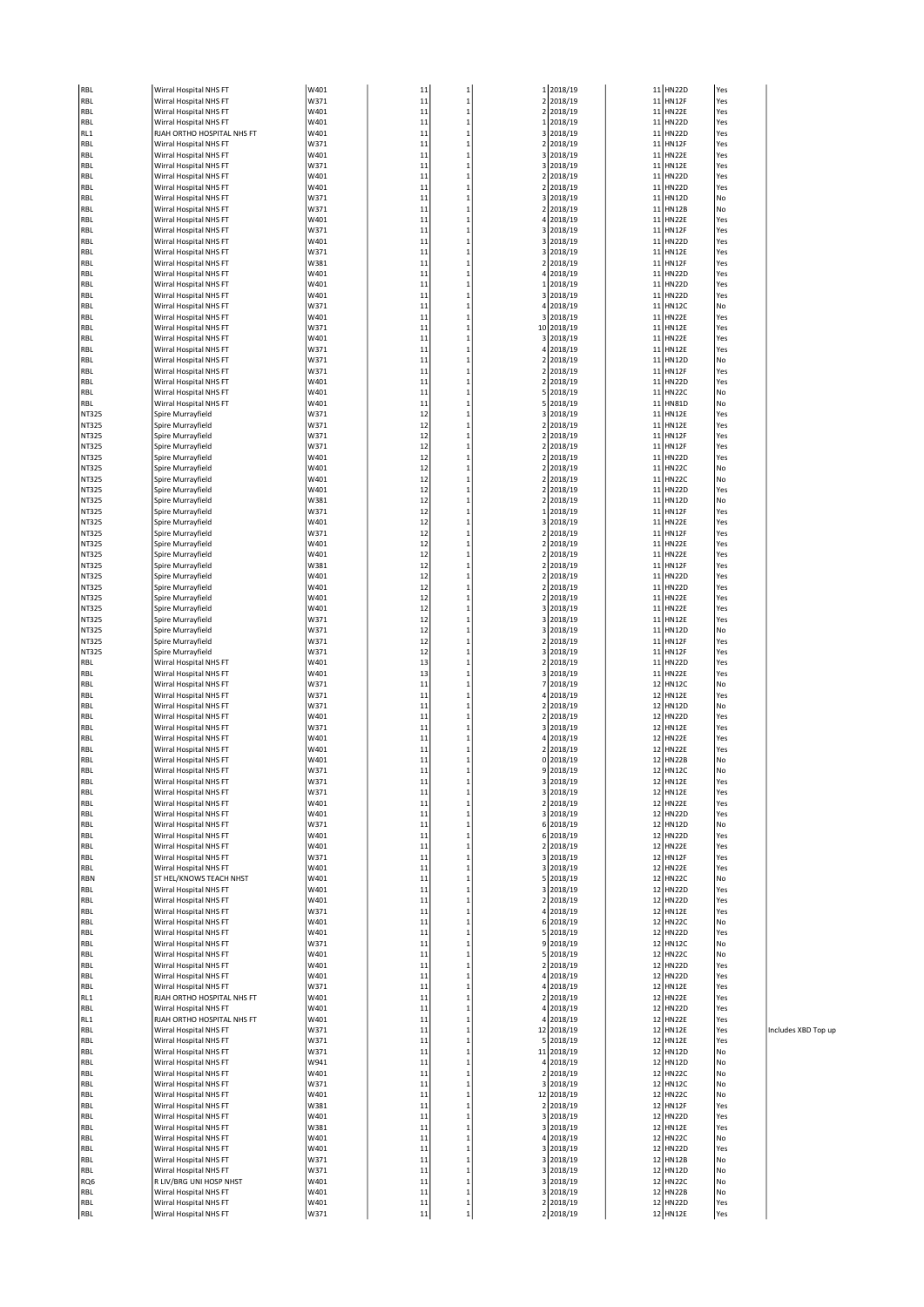| RBL            | Wirral Hospital NHS FT                            | W401         | 11       | $\mathbf{1}$                 |                | 4 2018/19               |              | 12 HN22A                 | No         |
|----------------|---------------------------------------------------|--------------|----------|------------------------------|----------------|-------------------------|--------------|--------------------------|------------|
| RBL            | Wirral Hospital NHS FT                            | W371         | 11       | $\mathbf{1}$                 |                | 6 2018/19               |              | 12 HN12D                 | No         |
| RBL            | Wirral Hospital NHS FT                            | W401         | 11       | $\mathbf{1}$                 |                | 3 2018/19               |              | 12 HN22E                 | Yes        |
| RBL            | Wirral Hospital NHS FT                            | W371         | 11       | $\mathbf{1}$                 |                | 3 2018/19               | 12           | HN12F                    | Yes        |
| RBL<br>RBL     | Wirral Hospital NHS FT<br>Wirral Hospital NHS FT  | W401<br>W381 | 11<br>11 | $\mathbf{1}$<br>$\mathbf{1}$ |                | 5 2018/19<br>3 2018/19  | 12           | HN22B<br>12 HN12E        | No<br>Yes  |
| RBL            | Wirral Hospital NHS FT                            | W401         | 11       | $\mathbf{1}$                 |                | 2 2018/19               | 12           | HN22E                    | Yes        |
| RBL            | Wirral Hospital NHS FT                            | W381         | 11       | $\mathbf{1}$                 |                | 3 2018/19               | 12           | <b>HN12E</b>             | Yes        |
| RBL            | Wirral Hospital NHS FT                            | W371         | 11       | $\mathbf{1}$                 |                | 6 2018/19               | 12           | <b>HN12D</b>             | No         |
| RBL            | Wirral Hospital NHS FT                            | W401         | 11       | $\mathbf{1}$                 | 4              | 2018/19                 | 12           | <b>HN22D</b>             | Yes        |
| RBL            | Wirral Hospital NHS FT                            | W371         | 11       | $\mathbf{1}$                 |                | 3 2018/19               | 12           | <b>HN12D</b>             | No         |
| RBL            | Wirral Hospital NHS FT                            | W401         | 11       | $\mathbf{1}$                 |                | 5 2018/19               |              | 12 HN22C                 | No         |
| RBL            | Wirral Hospital NHS FT                            | W401         | 11       | $\mathbf{1}$                 |                | 3 2018/19               | 12           | <b>HN22D</b>             | Yes        |
| RBL            | Wirral Hospital NHS FT                            | W381<br>W401 | 11       | $\mathbf{1}$                 |                | 3 2018/19               | 12           | <b>HN12E</b><br>HN22D    | Yes        |
| RBL<br>RBL     | Wirral Hospital NHS FT<br>Wirral Hospital NHS FT  | W401         | 11<br>11 | $\mathbf{1}$<br>$\mathbf{1}$ | 3              | 2 2018/19<br>2018/19    | 12<br>12     | <b>HN22D</b>             | Yes<br>Yes |
| RBL            | Wirral Hospital NHS FT                            | W371         | 11       | $\mathbf{1}$                 |                | 4 2018/19               | 12           | <b>HN12D</b>             | No         |
| RBL            | Wirral Hospital NHS FT                            | W371         | 11       | $\mathbf{1}$                 |                | 3 2018/19               |              | 12 HN12F                 | Yes        |
| RBL            | Wirral Hospital NHS FT                            | W401         | 11       | $\mathbf{1}$                 | 2              | 2018/19                 |              | 12 HN22C                 | No         |
| RBL            | Wirral Hospital NHS FT                            | W401         | 11       | $\mathbf{1}$                 |                | 3 2018/19               | 12           | HN22C                    | No         |
| RBL            | Wirral Hospital NHS FT                            | W371         | 11       | $\mathbf{1}$                 |                | 4 2018/19               | 12           | <b>HN12E</b>             | Yes        |
| RBL            | Wirral Hospital NHS FT                            | W371         | 11       | $\mathbf{1}$                 | 9              | 2018/19                 | 12           | <b>HN12B</b>             | No         |
| RBL            | Wirral Hospital NHS FT<br>Wirral Hospital NHS FT  | W371<br>W401 | 11<br>11 | $\mathbf{1}$<br>$\mathbf{1}$ |                | 6 2018/19<br>2 2018/19  | 12<br>12     | HN12A<br>HN22C           | No<br>No   |
| RBL<br>RBL     | Wirral Hospital NHS FT                            | W401         | 11       | $\mathbf{1}$                 |                | 2 2018/19               |              | 12 HN22A                 | No         |
| RBL            | Wirral Hospital NHS FT                            | W381         | 11       | $\mathbf{1}$                 | $\overline{2}$ | 2018/19                 | 12           | HN12F                    | Yes        |
| RBL            | Wirral Hospital NHS FT                            | W401         | 11       | $\mathbf{1}$                 |                | 6 2018/19               | 12           | <b>HN22E</b>             | Yes        |
| RBL            | Wirral Hospital NHS FT                            | W371         | 11       | $\mathbf{1}$                 |                | 2 2018/19               | 12           | <b>HN12E</b>             | Yes        |
| RBL            | Wirral Hospital NHS FT                            | W401         | 11       | $\mathbf{1}$                 | 3              | 2018/19                 | 12           | <b>HN22D</b>             | Yes        |
| RBL            | Wirral Hospital NHS FT                            | W401         | 11       | $\mathbf{1}$                 |                | 4 2018/19               | 12           | <b>HN22D</b>             | Yes        |
| RBL            | Wirral Hospital NHS FT                            | W371         | 11       | $\mathbf{1}$                 |                | 8 2018/19               |              | 12 HN12E                 | Yes        |
| RL1            | RJAH ORTHO HOSPITAL NHS FT                        | W401         | 11       | $\mathbf{1}$                 |                | 3 2018/19               | 12           | <b>HN22D</b>             | Yes        |
| RBL            | Wirral Hospital NHS FT                            | W401         | 11       | $\mathbf{1}$                 |                | 5 2018/19               | 12           | <b>HN22C</b>             | No         |
| REM<br>RBL     | AINTREE UNI HOSP NHS FT<br>Wirral Hospital NHS FT | W381<br>W401 | 11<br>11 | $\mathbf{1}$<br>$\mathbf{1}$ |                | 3 2018/19<br>6 2018/19  | 12<br>12     | HN12F<br>HN22B           | Yes<br>No  |
| NT325          | Spire Murrayfield                                 | W371         | 12       | $\mathbf{1}$                 | $\overline{2}$ | 2018/19                 | 12           | HN12F                    | Yes        |
| NT325          | Spire Murrayfield                                 | W401         | 12       | $\mathbf{1}$                 |                | 2 2018/19               |              | 12 HN22C                 | No         |
| NT325          | Spire Murrayfield                                 | W401         | 12       | $\mathbf{1}$                 |                | 4 2018/19               | 12           | HN22D                    | Yes        |
| NT325          | Spire Murrayfield                                 | W401         | 12       | $\mathbf{1}$                 |                | 2 2018/19               | 12           | <b>HN22E</b>             | Yes        |
| NT325          | Spire Murrayfield                                 | W401         | 12       | $\mathbf{1}$                 |                | 2 2018/19               | 12           | HN22D                    | Yes        |
| NT325          | Spire Murrayfield                                 | W401         | 12       | $\mathbf{1}$                 | 2              | 2018/19                 | 12           | <b>HN22D</b>             | Yes        |
| NT325          | Spire Murrayfield                                 | W371         | 12       | $\mathbf{1}$                 |                | 3 2018/19               |              | 12 HN12F                 | Yes        |
| NT325          | Spire Murrayfield                                 | W371         | 12       | $\mathbf{1}$                 |                | 3 2018/19               |              | 12 HN12F                 | Yes        |
| NT325          | Spire Murrayfield                                 | W371         | 12       | $\mathbf{1}$                 | 2              | 2018/19                 |              | 12 HN12E                 | Yes        |
| NT325          | Spire Murrayfield                                 | W401<br>W401 | 12<br>12 | $\mathbf{1}$<br>$\mathbf{1}$ |                | 2 2018/19               | 12<br>12     | HN22D<br><b>HN22D</b>    | Yes<br>Yes |
| NT325<br>NT325 | Spire Murrayfield<br>Spire Murrayfield            | W401         | 12       | $\mathbf{1}$                 | 4              | 2 2018/19<br>2018/19    | 12           | <b>HN22B</b>             | No         |
| NT325          | Spire Murrayfield                                 | W381         | 12       | $\mathbf{1}$                 | 2              | 2018/19                 | 12           | HN12F                    | Yes        |
| NT325          | Spire Murrayfield                                 | W401         | 12       | $\mathbf{1}$                 |                | 2 2018/19               |              | 12 HN22E                 | Yes        |
| NT325          | Spire Murrayfield                                 | W401         | 12       | $\mathbf{1}$                 | 2              | 2018/19                 |              | 12 HN22D                 | Yes        |
| NT325          | Spire Murrayfield                                 | W401         | 12       | $\mathbf{1}$                 |                | 3 2018/19               | 12           | HN22C                    | No         |
| NT325          | Spire Murrayfield                                 | W401         | 12       | $\mathbf{1}$                 |                | 2 2018/19               | 12           | <b>HN22D</b>             | Yes        |
| NT325          | Spire Murrayfield                                 | W401         | 12       | $\mathbf{1}$                 | $\overline{2}$ | 2018/19                 | 12           | HN22E                    | Yes        |
| NT325          | Spire Murrayfield                                 | W371         | 12       | $\mathbf{1}$                 | 2              | 2018/19                 | 12           | <b>HN12F</b>             | Yes        |
| NT325          | Spire Murrayfield                                 | W371         | 12       | $\mathbf{1}$                 |                | 2 2018/19               | 12           | HN12F                    | Yes        |
| NT325          | Spire Murrayfield                                 | W401<br>W401 | 12<br>12 | $\mathbf{1}$<br>$\mathbf{1}$ | $\overline{2}$ | 2 2018/19<br>2018/19    | 12           | 12 HN22D<br><b>HN22D</b> | Yes<br>Yes |
| NT325<br>NT325 | Spire Murrayfield<br>Spire Murrayfield            | W371         | 12       | $\mathbf{1}$                 |                | 2 2018/19               | 12           | <b>HN12E</b>             | Yes        |
| RJR            | <b>COUNTESS OF CHESTER FT</b>                     | W401         | 12       | $\mathbf{1}$                 | 1              | 2018/19                 | 12           | <b>HN22E</b>             | Yes        |
| NT325          | Spire Murrayfield                                 | W401         | 12       | $\mathbf{1}$                 | 2              | 2018/19                 | 12           | <b>HN22D</b>             | Yes        |
| NT325          | Spire Murrayfield                                 | W371         | 12       | $\mathbf{1}$                 |                | 2 2018/19               | 12           | HN12F                    | Yes        |
| RQ6            | R LIV/BRG UNI HOSP NHST                           | W381         | 12       | $\mathbf{1}$                 |                | 2 2018/19               |              | 12 HN12F                 | Yes        |
| NT325          | Spire Murrayfield                                 | W371         | 12       | $\mathbf{1}$                 |                | 2 2018/19               |              | 12 HN12F                 | Yes        |
| NT325          | Spire Murrayfield                                 | W401         | 12       | $\mathbf{1}$                 |                | 3 2018/19               |              | 12 HN22E                 | Yes        |
| NT325          | Spire Murrayfield                                 | W401         | 12       | $\mathbf{1}$                 | 2              | 2018/19                 |              | 12 HN22E                 | Yes        |
| RBL<br>RBL     | Wirral Hospital NHS FT<br>Wirral Hospital NHS FT  | W381<br>W401 | 11<br>11 | $\mathbf{1}$<br>$\mathbf{1}$ | 2              | 2019/20<br>3 2019/20    | $1\,$        | HN12F<br>1 HN22D         | Yes<br>Yes |
| RBL            | Wirral Hospital NHS FT                            | W371         | 11       | $\mathbf{1}$                 |                | 4 2019/20               |              | 1 HN12D                  | No         |
| RBL            | Wirral Hospital NHS FT                            | W371         | 11       | $\mathbf{1}$                 |                | 2 2019/20               |              | 1 HN12E                  | Yes        |
| RBL            | Wirral Hospital NHS FT                            | W371         | 11       | $\mathbf{1}$                 |                | 4 2019/20               |              | 1 HN12E                  | Yes        |
| RBL            | Wirral Hospital NHS FT                            | W371         | 11       | $\mathbf{1}$                 |                | 5 2019/20               | 1            | HN12E                    | Yes        |
| RBL            | Wirral Hospital NHS FT                            | W401         | 11       | $\mathbf{1}$                 |                | 2 2019/20               | 1            | HN22C                    | No         |
| RBL            | Wirral Hospital NHS FT                            | W371         | 11       | $\mathbf{1}$                 |                | 5 2019/20               |              | 1 HN12D                  | No         |
| RBL            | Wirral Hospital NHS FT<br>Wirral Hospital NHS FT  | W401<br>W371 | 11       | $\mathbf{1}$<br>$\mathbf{1}$ |                | 3 2019/20<br>24 2019/20 | 1            | HN22E<br>1 HN12A         | Yes<br>No  |
| RBL<br>RBL     | Wirral Hospital NHS FT                            | W371         | 11<br>11 | $\mathbf{1}$                 |                | 3 2019/20               | 1            | <b>HN12E</b>             | Yes        |
| RBL            | Wirral Hospital NHS FT                            | W371         | 11       | $\mathbf{1}$                 |                | 6 2019/20               | $\mathbf{1}$ | <b>HN12E</b>             | Yes        |
| RBL            | Wirral Hospital NHS FT                            | W401         | 11       | $\mathbf{1}$                 |                | 2 2019/20               | 1            | HN22E                    | Yes        |
| RBL            | Wirral Hospital NHS FT                            | W371         | 11       | $\mathbf 1$                  |                | 6 2019/20               | 1            | <b>HN12D</b>             | No         |
| RBL            | Wirral Hospital NHS FT                            | W401         | 11       | $\mathbf{1}$                 |                | 3 2019/20               | 1            | <b>HN22D</b>             | Yes        |
| RBL            | Wirral Hospital NHS FT                            | W401         | 11       | $\mathbf{1}$                 |                | 5 2019/20               |              | 1 HN22B                  | No         |
| RBL            | Wirral Hospital NHS FT                            | W371         | 11       | $\mathbf{1}$                 |                | 4 2019/20               | 1            | HN12D                    | No         |
| RBL            | Wirral Hospital NHS FT                            | W401<br>W401 | 11       | $\mathbf{1}$<br>$\mathbf{1}$ |                | 2 2019/20<br>3 2019/20  | 1<br>1       | <b>HN22D</b><br>HN22E    | Yes<br>Yes |
| RBL<br>RBL     | Wirral Hospital NHS FT<br>Wirral Hospital NHS FT  | W401         | 11<br>11 | $\mathbf{1}$                 |                | 7 2019/20               | $1\,$        | HN22A                    | No         |
| RBL            | Wirral Hospital NHS FT                            | W401         | 11       | $\mathbf{1}$                 |                | 3 2019/20               |              | 1 HN22C                  | No         |
| RBL            | Wirral Hospital NHS FT                            | W401         | 11       | $\mathbf{1}$                 |                | 4 2019/20               |              | 1 HN22D                  | Yes        |
| RBL            | Wirral Hospital NHS FT                            | W401         | 11       | $\mathbf{1}$                 |                | 3 2019/20               | $1\,$        | HN22C                    | No         |
| RBL            | Wirral Hospital NHS FT                            | W401         | 11       | $\mathbf{1}$                 |                | 3 2019/20               | 1            | <b>HN22D</b>             | Yes        |
| RBL            | Wirral Hospital NHS FT                            | W401         | 11       | $\mathbf{1}$                 |                | 3 2019/20               | 1            | HN22C                    | No         |
| RBL            | Wirral Hospital NHS FT                            | W401         | 11       | $\mathbf{1}$                 |                | 8 2019/20               | $1\,$        | HN22A                    | No         |
| RBL            | Wirral Hospital NHS FT                            | W401         | 11       | $\mathbf{1}$                 |                | 4 2019/20               |              | 1 HN22B                  | No         |
| RBL<br>RBL     | Wirral Hospital NHS FT<br>Wirral Hospital NHS FT  | W401<br>W371 | 11<br>11 | $\mathbf{1}$<br>$\mathbf{1}$ |                | 6 2019/20<br>2 2019/20  |              | 1 HN22A<br>1 HN12E       | No<br>Yes  |
| RBL            | Wirral Hospital NHS FT                            | W371         | 11       | $\mathbf{1}$                 |                | 4 2019/20               |              | 1 HN12E                  | Yes        |
| RQ6            | R LIV/BRG UNI HOSP NHST                           | W931         | 11       | $\mathbf{1}$                 |                | 26 2019/20              | 1            | <b>HN12A</b>             | No         |
| RBL            | Wirral Hospital NHS FT                            | W401         | 11       | $\mathbf{1}$                 |                | 13 2019/20              | 1            | HN22A                    | No         |
| RBL            | Wirral Hospital NHS FT                            | W401         | 11       | $\mathbf{1}$                 |                | 13 2019/20              |              | 1 HN22A                  | No         |
| RBL            | Wirral Hospital NHS FT                            | W371         | 11       | $\mathbf{1}$                 |                | 7 2019/20               | 1            | <b>HN12C</b>             | No         |
| RBL            | Wirral Hospital NHS FT                            | W371         | 11       | $\mathbf{1}$                 |                | 3 2019/20               |              | 1 HN12C                  | No         |
| RBL            | Wirral Hospital NHS FT                            | W371         | 11       | $\mathbf{1}$                 |                | 4 2019/20               |              | 1 HN12D                  | No         |
| RBL            | Wirral Hospital NHS FT<br>Wirral Hospital NHS FT  | W371<br>W401 | 11<br>11 | $\mathbf{1}$<br>$\mathbf{1}$ |                | 7 2019/20               | $1\,$<br>1   | <b>HN12C</b><br>HN22A    | No<br>No   |
| RBL<br>RBL     | Wirral Hospital NHS FT                            | W371         | 11       | $\mathbf{1}$                 |                | 6 2019/20<br>3 2019/20  |              | 1 HN12F                  | Yes        |
| RBL            | Wirral Hospital NHS FT                            | W401         | 11       | $\mathbf{1}$                 |                | 2 2019/20               |              | 1 HN22E                  | Yes        |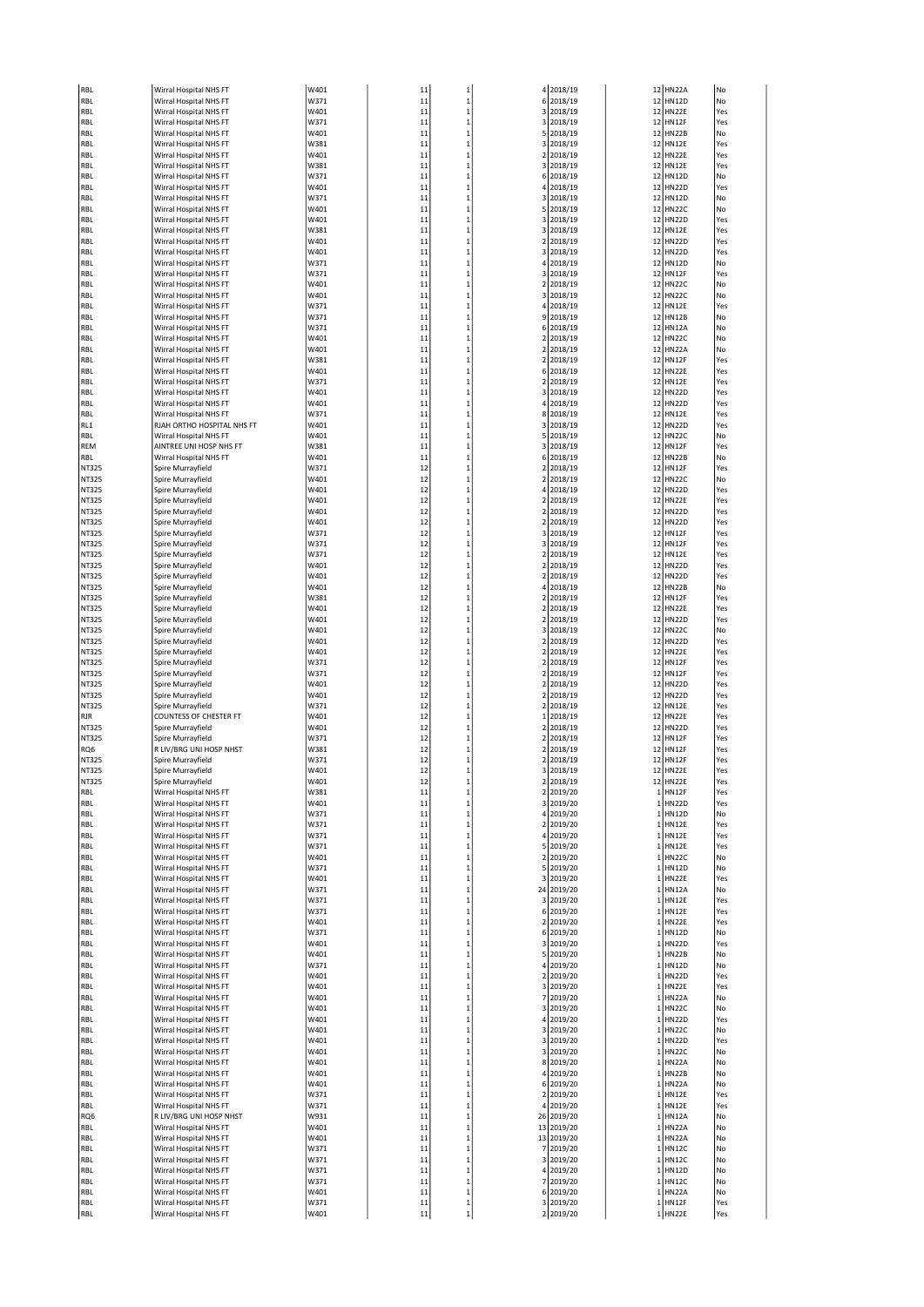| RBL        | Wirral Hospital NHS FT                           | W381         | 11       | $\mathbf{1}$                | 2 2019/20               |                              | $1$ HN12E<br>1 HN12F  | Yes       |
|------------|--------------------------------------------------|--------------|----------|-----------------------------|-------------------------|------------------------------|-----------------------|-----------|
| RBL        | Wirral Hospital NHS FT                           | W371<br>W401 | 11       | $\mathbf 1$                 | 2 2019/20               |                              |                       | Yes       |
| RBL<br>RBL | Wirral Hospital NHS FT<br>Wirral Hospital NHS FT | W371         | 11<br>11 | $\mathbf 1$<br>$\mathbf 1$  | 3 2019/20<br>5 2019/20  | 1<br>1                       | <b>HN22D</b><br>HN12D | Yes<br>No |
| RRJ        | THE ROYAL ORTHOPAEDIC NHSFT                      | W401         | 11       | $\mathbf 1$                 | 4 2019/20               |                              | 1 HN22E               | Yes       |
| RBL        | Wirral Hospital NHS FT                           | W381         | 11       | $\mathbf{1}$                | 5 2019/20               | 1                            | HN12E                 | Yes       |
| RBL        | Wirral Hospital NHS FT                           | W401         | 11       | $\mathbf 1$                 | 7 2019/20               |                              | 1 HN81D               | No        |
| RBL        | Wirral Hospital NHS FT                           | W401         | 11       | $\mathbf 1$                 | 4 2019/20               |                              | 1 HN22D               | Yes       |
| RBL        | Wirral Hospital NHS FT                           | W371         | 11       | $\mathbf 1$                 | 10 2019/20              | 1                            | <b>HN12D</b>          | No        |
| RBL        | Wirral Hospital NHS FT                           | W401         | 11       | $\mathbf 1$                 | 2 2019/20               | $\mathbf 1$                  | HN22D                 | Yes       |
| RBL        | Wirral Hospital NHS FT                           | W401         | 11       | $\mathbf{1}$                | 6 2019/20               |                              | 1 HN22D               | Yes       |
| RBL        | Wirral Hospital NHS FT                           | W401         | 11       | $\mathbf 1$                 | 4 2019/20               | 1                            | HN22D                 | Yes       |
| RBL        | Wirral Hospital NHS FT                           | W371         | 11       | $\mathbf 1$                 | 7 2019/20               |                              | 1 HN12D               | No        |
| RBL        | Wirral Hospital NHS FT                           | W371         | 11       | $\mathbf{1}$                | 3 2019/20               | $\mathbf 1$                  | <b>HN12E</b>          | Yes       |
| RBL        | Wirral Hospital NHS FT                           | W371         | 11       | $\mathbf 1$                 | 3 2019/20               | 1                            | <b>HN12E</b>          | Yes       |
| RBL        | Wirral Hospital NHS FT                           | W401         | 11       | $\mathbf{1}$                | 2 2019/20               | $\mathbf 1$                  | HN22C                 | No        |
| RBL        | Wirral Hospital NHS FT                           | W401         | 11       | $\mathbf{1}$                | 2 2019/20               |                              | 1 HN22D               | Yes       |
| RBL        | Wirral Hospital NHS FT                           | W401         | 11       | $\mathbf 1$                 | 3 2019/20               |                              | 1 HN22E               | Yes       |
| RBL        | Wirral Hospital NHS FT                           | W371         | 11       | $\mathbf 1$                 | 9 2019/20               | $\mathbf 1$                  | <b>HN12E</b>          | Yes       |
| RBL        | Wirral Hospital NHS FT                           | W371         | 11       | $\mathbf{1}$                | 6 2019/20               | $\mathbf 1$                  | <b>HN12A</b>          | No        |
| RBL        | Wirral Hospital NHS FT                           | W371         | 11       | $\mathbf{1}$                | 7 2019/20               | 1                            | <b>HN81D</b>          | No        |
| RBL        | Wirral Hospital NHS FT                           | W371         | 11       | $\mathbf 1$                 | 2 2019/20               | 1                            | <b>HN12E</b>          | Yes       |
| RBL        | Wirral Hospital NHS FT                           | W371         | 11       | $\overline{1}$              | 3 2019/20               |                              | 1 HN12C               | No        |
| RBL        | Wirral Hospital NHS FT                           | W371         | 11       | $\mathbf 1$                 | 3 2019/20               |                              | 1 HN12F               | Yes       |
| RBL        | Wirral Hospital NHS FT                           | W371         | 11       | $\mathbf{1}$                | 4 2019/20               | 1                            | <b>HN12E</b>          | Yes       |
| RBL        | Wirral Hospital NHS FT                           | W401<br>W371 | 11       | $\mathbf{1}$                | 4 2019/20               |                              | 1 HN22C               | No        |
| RBL        | Wirral Hospital NHS FT<br>Wirral Hospital NHS FT | W401         | 11<br>11 | $\mathbf 1$<br>$\mathbf{1}$ | 3 2019/20               | 1                            | 1 HN12F<br>HN22C      | Yes<br>No |
| RBL<br>RBL | Wirral Hospital NHS FT                           | W371         | 11       | $\mathbf{1}$                | 11 2019/20<br>9 2019/20 |                              | $1$ HN12C             | No        |
| RBL        | Wirral Hospital NHS FT                           | W371         | 11       | $\mathbf 1$                 | 17 2019/20              |                              | 1 HN12C               | No        |
| RBL        | Wirral Hospital NHS FT                           | W381         | 11       | $\mathbf{1}$                | 3 2019/20               | 1                            | HN12E                 | Yes       |
| RBL        | Wirral Hospital NHS FT                           | W401         | 11       | $\mathbf 1$                 | 4 2019/20               |                              | 1 HN22A               | No        |
| NT325      | Spire Murrayfield                                | W371         | 12       | $\mathbf 1$                 | 2 2019/20               |                              | 1 HN12F               | Yes       |
| NT325      | Spire Murrayfield                                | W371         | 12       | $\mathbf 1$                 | 3 2019/20               | 1                            | <b>HN12D</b>          | No        |
| NT325      | Spire Murrayfield                                | W401         | 12       | $\mathbf 1$                 | 3 2019/20               | $\mathbf 1$                  | HN22E                 | Yes       |
| NT325      | Spire Murrayfield                                | W371         | 12       | $\mathbf 1$                 | 3 2019/20               |                              | 1 HN12E               | Yes       |
| NT325      | Spire Murrayfield                                | W401         | 12       | $\mathbf 1$                 | 2 2019/20               | 1                            | HN22D                 | Yes       |
| NT325      | Spire Murrayfield                                | W371         | 12       | $\mathbf 1$                 | 3 2019/20               | $\mathbf 1$                  | HN12E                 | Yes       |
| NT325      | Spire Murrayfield                                | W371         | 12       | $\mathbf 1$                 | 4 2019/20               | $\mathbf 1$                  | HN12F                 | Yes       |
| NT325      | Spire Murrayfield                                | W381         | 12       | $\mathbf 1$                 | 2 2019/20               | 1                            | HN12F                 | Yes       |
| NT325      | Spire Murrayfield                                | W401         | 12       | $\mathbf 1$                 | 2 2019/20               | $\mathbf 1$                  | HN22E                 | Yes       |
| NT325      | Spire Murrayfield                                | w401         | 12       | $\mathbf 1$                 | 2 2019/20               |                              | 1 HN22D               | Yes       |
| NT325      | Spire Murrayfield                                | W371         | 12       | $\mathbf 1$                 | 2 2019/20               | 1                            | HN12F                 | Yes       |
| NT325      | Spire Murrayfield                                | W371         | 12       | $\mathbf 1$                 | 3 2019/20               |                              | 1 HN12D               | No        |
| NT325      | Spire Murrayfield                                | W401         | 12       | $\mathbf 1$                 | 3 2019/20               | 1                            | HN22E                 | Yes       |
| NT325      | Spire Murrayfield                                | W401         | 12       | $\mathbf{1}$                | 2 2019/20               | 1                            | <b>HN22D</b>          | Yes       |
| NT325      | Spire Murrayfield                                | W381         | 12       | $\mathbf 1$                 | 2 2019/20               | 1                            | HN12F                 | Yes       |
| NT325      | Spire Murrayfield                                | W401         | 12       | $\mathbf{1}$                | 2 2019/20               |                              | 1 HN22D               | Yes       |
| NT325      | Spire Murrayfield                                | W371         | 12       | $\mathbf 1$                 | 2 2019/20               |                              | 1 HN12E               | Yes       |
| RBL        | Wirral Hospital NHS FT                           | W371         | 11       | $\mathbf 1$                 | 4 2019/20               | $\overline{\mathbf{c}}$      | <b>HN12D</b>          | No        |
| RBL        | Wirral Hospital NHS FT                           | W371         | 11       | $\mathbf{1}$                | 2 2019/20               |                              | 2 HN12E               | Yes       |
| RBL        | Wirral Hospital NHS FT                           | W401         | 11       | $\mathbf 1$                 | 3 2019/20               |                              | 2 HN22D               | Yes       |
| RBL        | Wirral Hospital NHS FT                           | W401         | 11       | $\mathbf 1$                 | 9 2019/20               | $\overline{\mathbf{2}}$      | HN22A                 | No        |
| RBL        | Wirral Hospital NHS FT                           | W401         | 11       | $\mathbf{1}$                | 4 2019/20               | 2                            | HN22B                 | No        |
| RBL        | Wirral Hospital NHS FT                           | W371         | 11       | $\mathbf 1$                 | 3 2019/20               |                              | 2 HN12E               | Yes       |
| RL1        | RJAH ORTHO HOSPITAL NHS FT                       | W941         | 11       | $\mathbf 1$                 | 2 2019/20               |                              | 2 HN12D               | No        |
| RRF        | WRIGHT/WGN/LEIGH NHS FT                          | W371         | 11       | $\mathbf{1}$                | 3 2019/20               |                              | 2 HN12F               | Yes       |
| RBL        | Wirral Hospital NHS FT                           | W371         | 11       | $\mathbf 1$                 | 4 2019/20               |                              | 2 HN12B               | No        |
| RBL        | Wirral Hospital NHS FT                           | W401<br>W401 | 11       | $\mathbf 1$<br>$\mathbf 1$  | 3 2019/20<br>5 2019/20  | $\overline{\mathbf{2}}$<br>2 | <b>HN22D</b>          | Yes<br>No |
| RBL        | Wirral Hospital NHS FT                           | W371         | 11       | $\mathbf{1}$                |                         |                              | HN22B<br>2 HN12E      | Yes       |
| RBL<br>RBL | Wirral Hospital NHS FT<br>Wirral Hospital NHS FT | W401         | 11<br>11 | $\mathbf{1}$                | 2 2019/20<br>2 2019/20  | 2                            | HN22C                 | No        |
|            |                                                  | W371         | 11       | $\mathbf{1}$                |                         | 2                            |                       | Yes       |
| RBL<br>RBL | Wirral Hospital NHS FT<br>Wirral Hospital NHS FT | W401         | 11       | $\overline{1}$              | 3 2019/20<br>11 2019/20 |                              | HN12F<br>2 HN22A      | No        |
| RBL        | Nirral Hospital NHS FT                           | W371         | 11       |                             | 6 2019/20               |                              | <b>HN12B</b>          | No        |
| RBL        | Wirral Hospital NHS FT                           | W371         | 11       | $\mathbf 1$                 | 2 2019/20               |                              | 2 HN12F               | Yes       |
| RBL        | Wirral Hospital NHS FT                           | W371         | 11       | $\mathbf 1$                 | 7 2019/20               |                              | 2 HN12D               | No        |
| RBL        | Wirral Hospital NHS FT                           | W401         | 11       | $\mathbf 1$                 | 3 2019/20               |                              | 2 HN22E               | Yes       |
| RBL        | Wirral Hospital NHS FT                           | W401         | 11       | $\mathbf{1}$                | 8 2019/20               |                              | 2 HN22B               | No        |
| RBL        | Wirral Hospital NHS FT                           | W381         | 11       | $\mathbf 1$                 | 2 2019/20               |                              | 2 HN12F               | Yes       |
| RBL        | Wirral Hospital NHS FT                           | W371         | 11       | 1                           | 6 2019/20               |                              | 2 HN12E               | Yes       |
| RBL        | Wirral Hospital NHS FT                           | W371         | 11       | $\mathbf 1$                 | 28 2019/20              |                              | 2 HN12B               | No        |
| RBL        | Wirral Hospital NHS FT                           | W401         | 11       | $\mathbf 1$                 | 4 2019/20               |                              | 2 HN22B               | No        |
| RBL        | Wirral Hospital NHS FT                           | W371         | 11       | 1                           | 3 2019/20               |                              | 2 HN12C               | No        |
| RBL        | Wirral Hospital NHS FT                           | W401         | 11       | $\mathbf 1$                 | 6 2019/20               |                              | 2 HN22B               | No        |
| RBL        | Wirral Hospital NHS FT                           | W371         | 11       | $\mathbf 1$                 | 1 2019/20               |                              | 2 HN12E               | Yes       |
| RBL        | Wirral Hospital NHS FT                           | W371         | 11       | $\mathbf{1}$                | 2 2019/20               |                              | 2 HN12F               | Yes       |
| RBL        | Wirral Hospital NHS FT                           | W371         | 11       | $\mathbf 1$                 | 4 2019/20               |                              | 2 HN12D               | No        |
| RBL        | Wirral Hospital NHS FT                           | W371         | 11       | $\mathbf 1$                 | 2 2019/20               |                              | 2 HN12D               | No        |
| RBL        | Wirral Hospital NHS FT                           | W381         | 11       | $\mathbf 1$                 | 3 2019/20               |                              | 2 HN12F               | Yes       |
| RBL        | Wirral Hospital NHS FT                           | W401         | 11       | $\mathbf 1$                 | 5 2019/20               |                              | 2 HN22D               | Yes       |
| RBL        | Wirral Hospital NHS FT                           | W401         | 11       | $\mathbf 1$                 | 4 2019/20               |                              | 2 HN22E               | Yes       |
| RBL        | Wirral Hospital NHS FT                           | W401         | 11       | $\mathbf{1}$                | 2 2019/20               |                              | 2 HN22C               | No        |
| RL1        | RJAH ORTHO HOSPITAL NHS FT                       | W401         | 11       | $\mathbf 1$                 | 3 2019/20               |                              | 2 HN22E               | Yes       |
| RBL        | Wirral Hospital NHS FT                           | W401         | 11       | 1                           | 4 2019/20               |                              | 2 HN22A               | No        |
| ROA        | MANC UNI NHS FT                                  | W381         | 11       | $\mathbf 1$                 | 3 2019/20               |                              | 2 HN12F               | Yes       |
| RBL        | Wirral Hospital NHS FT                           | W401         | 11       | $\mathbf 1$                 | 4 2019/20               |                              | 2 HN22D               | Yes       |
| RBL        | Wirral Hospital NHS FT                           | W371         | 11       | $\mathbf{1}$                | 6 2019/20               |                              | 2 HN12D               | No        |
| RBL        | Wirral Hospital NHS FT                           | W371         | 11       | $\mathbf{1}$                | 3 2019/20               |                              | 2 HN12E               | Yes       |
| RBL        | Wirral Hospital NHS FT                           | W371         | 11       | $\mathbf 1$                 | 4 2019/20               |                              | 2 HN12D               | No        |
| RBL        | Wirral Hospital NHS FT                           | W401         | 11       | $\mathbf 1$                 | 3 2019/20               |                              | 2 HN22C               | No        |
| RBL        | Wirral Hospital NHS FT                           | W371         | 11       | $\mathbf 1$                 | 6 2019/20               |                              | 2 HN12C               | No        |
| RBL        | Wirral Hospital NHS FT                           | W401         | 11       | $\mathbf 1$                 | 3 2019/20               |                              | 2 HN22E<br>2 HN12D    | Yes       |
| RBL        | Wirral Hospital NHS FT<br>Wirral Hospital NHS FT | W371<br>W401 | 11<br>11 | $\mathbf{1}$<br>$\mathbf 1$ | 6 2019/20<br>69 2019/20 |                              | 2 HN22A               | No<br>No  |
| RBL<br>RBL | Wirral Hospital NHS FT                           | W381         | 11       | $\mathbf 1$                 | 2 2019/20               |                              | 2 HN12F               | Yes       |
| RBL        | Wirral Hospital NHS FT                           | W401         | 11       | $\mathbf 1$                 | 14 2019/20              |                              | 2 HN22B               | No        |
| RBL        | Wirral Hospital NHS FT                           | W371         | 11       | $\mathbf{1}$                | 4 2019/20               |                              | 2 HN12D               | No        |
| RBL        | Wirral Hospital NHS FT                           | W371         | 11       | 1                           | 3 2019/20               |                              | 2 HN12E               | Yes       |
| RBL        | Wirral Hospital NHS FT                           | W401         | 11       | $\mathbf 1$                 | 2 2019/20               |                              | 2 HN22E               | Yes       |
| RBL        | Wirral Hospital NHS FT                           | W401         | 11       | $\mathbf 1$                 | 6 2019/20               |                              | 2 HN22A               | No        |
| RBL        | Wirral Hospital NHS FT                           | W401         | 11       | $\mathbf{1}$                | 3 2019/20               |                              | 2 HN22E               | Yes       |
| RBL        | Wirral Hospital NHS FT                           | W401         | 11       | $\mathbf{1}$                | 2 2019/20               |                              | 2 HN22E               | Yes       |
| RBL        | Wirral Hospital NHS FT                           | W371         | 11       | $\mathbf 1$                 | 9 2019/20               |                              | 2 HN12B               | No        |
| RBL        | Wirral Hospital NHS FT                           | W371         | 11       | $\mathbf 1$                 | 5 2019/20               |                              | 2 HN12D               | No        |
|            |                                                  |              |          |                             |                         |                              |                       |           |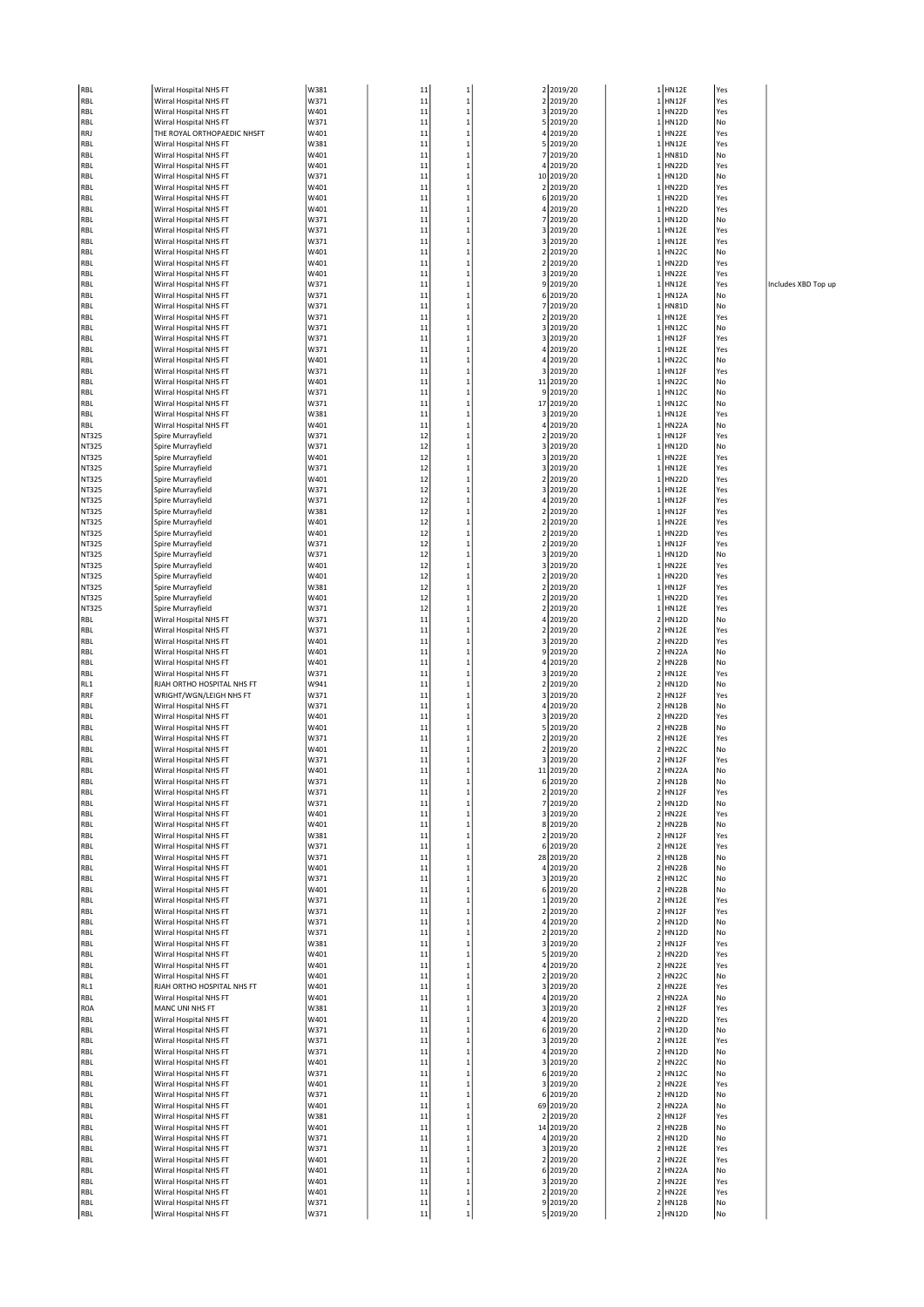| RBL          | Wirral Hospital NHS FT        | W401 | 11     | 1            |    | 2 2019/20  |                         | 2 HN22C      | No  |
|--------------|-------------------------------|------|--------|--------------|----|------------|-------------------------|--------------|-----|
| RBL          | Wirral Hospital NHS FT        | W371 | 11     | $\mathbf 1$  |    | 2 2019/20  | $\mathbf 2$             | <b>HN81C</b> | No  |
| <b>RBL</b>   | Wirral Hospital NHS FT        | W371 | 11     | 1            |    | 10 2019/20 | $\mathbf 2$             | <b>HN12A</b> | No  |
| <b>RBL</b>   | Wirral Hospital NHS FT        | W371 | 11     | $\mathbf{1}$ |    | 7 2019/20  | $\overline{2}$          | <b>HN12D</b> | No  |
|              |                               |      |        |              |    |            |                         |              |     |
| <b>RBL</b>   | Wirral Hospital NHS FT        | W401 | 12     | $\mathbf 1$  |    | 2 2019/20  | $\overline{\mathbf{2}}$ | <b>HN22E</b> | Yes |
| <b>NT325</b> | Spire Murrayfield             | W401 | 12     | $\mathbf 1$  |    | 2 2019/20  | $\overline{\mathbf{c}}$ | <b>HN22D</b> | Yes |
| <b>NT325</b> | Spire Murrayfield             | W371 | 12     | $\mathbf{1}$ |    | 2 2019/20  | $\overline{2}$          | <b>HN12E</b> | Yes |
| <b>NT325</b> | Spire Murrayfield             | W401 | 12     | $\mathbf 1$  |    | 2 2019/20  | $\boldsymbol{2}$        | <b>HN22D</b> | Yes |
| <b>NT325</b> | Spire Murrayfield             | W371 | 12     | $\mathbf 1$  |    | 1 2019/20  |                         | 2 HN12E      | Yes |
| <b>NT325</b> | Spire Murrayfield             | W371 | 12     | $\mathbf{1}$ |    | 2 2019/20  | $\overline{2}$          | <b>HN12E</b> | Yes |
| <b>RJR</b>   | <b>COUNTESS OF CHESTER FT</b> | W401 | 12     | $\mathbf 1$  |    | 4 2019/20  | $\overline{2}$          | <b>HN22E</b> | Yes |
| <b>NT325</b> | Spire Murrayfield             | W401 | 12     | $\mathbf 1$  |    | 2 2019/20  | $\mathbf 2$             | <b>HN22D</b> | Yes |
| <b>NT325</b> | Spire Murrayfield             | W371 | 12     | $\mathbf{1}$ | 2  | 2019/20    | $\overline{2}$          | <b>HN12F</b> | Yes |
| <b>RJR</b>   | <b>COUNTESS OF CHESTER FT</b> | W371 | 12     | $\mathbf{1}$ |    | 2 2019/20  | $\overline{\mathbf{2}}$ | <b>HN12E</b> | Yes |
| <b>NT325</b> | Spire Murrayfield             | W371 | 12     | $\mathbf 1$  |    | 2 2019/20  |                         | 2 HN12F      | Yes |
| <b>NT325</b> | Spire Murrayfield             | W401 | 12     | $\mathbf 1$  |    | 2 2019/20  | $\overline{\mathbf{c}}$ | <b>HN22E</b> | Yes |
|              |                               |      |        |              |    |            |                         |              |     |
| <b>NT325</b> | Spire Murrayfield             | W371 | 12     | $\mathbf{1}$ |    | 2 2019/20  | $\overline{2}$          | <b>HN12E</b> | Yes |
| <b>NT325</b> | Spire Murrayfield             | W371 | 12     | $\mathbf{1}$ |    | 2 2019/20  | $\overline{\mathbf{2}}$ | <b>HN12F</b> | Yes |
| <b>NT325</b> | Spire Murrayfield             | W401 | 12     | $\mathbf 1$  | 2  | 2019/20    | $\overline{\mathbf{c}}$ | <b>HN22D</b> | Yes |
| <b>NT325</b> | Spire Murrayfield             | W371 | 12     | $\mathbf{1}$ | 2  | 2019/20    | $\overline{\mathbf{c}}$ | <b>HN12E</b> | Yes |
| <b>NT325</b> | Spire Murrayfield             | W371 | 12     | $\mathbf{1}$ |    | 2 2019/20  | $\overline{2}$          | <b>HN12F</b> | Yes |
| <b>NT325</b> | Spire Murrayfield             | W401 | 12     | $\mathbf 1$  |    | 2 2019/20  | $\overline{\mathbf{c}}$ | <b>HN22D</b> | Yes |
| RBL          | Wirral Hospital NHS FT        | W401 | 11     | $\mathbf 1$  |    | 4 2019/20  | 3                       | <b>HN22B</b> | No  |
| <b>RBL</b>   | Wirral Hospital NHS FT        | W401 | 11     | $\mathbf{1}$ |    | 3 2019/20  | 3                       | <b>HN22A</b> | No  |
| RBL          | Wirral Hospital NHS FT        | W401 | 11     | $\mathbf 1$  |    | 3 2019/20  | 3                       | <b>HN22E</b> | Yes |
| <b>RBL</b>   |                               | W401 | 11     |              |    |            | 3                       | <b>HN22C</b> | No  |
|              | Wirral Hospital NHS FT        |      |        | $\mathbf 1$  |    | 4 2019/20  |                         |              |     |
| RBL          | Wirral Hospital NHS FT        | W371 | 11     | $\mathbf 1$  |    | 5 2019/20  | 3                       | <b>HN12D</b> | No  |
| RBL          | Wirral Hospital NHS FT        | W381 | 11     | $\mathbf 1$  |    | 1 2019/20  | 3                       | <b>HN12D</b> | No  |
| RBL          | Wirral Hospital NHS FT        | W401 | 11     | $\mathbf{1}$ |    | 3 2019/20  | 3                       | <b>HN22D</b> | Yes |
| RBL          | Wirral Hospital NHS FT        | W401 | 11     | $\mathbf{1}$ |    | 9 2019/20  | 3                       | <b>HN22C</b> | No  |
| RBL          | Wirral Hospital NHS FT        | W401 | 11     | $\mathbf 1$  |    | 7 2019/20  | 3                       | <b>HN22E</b> | Yes |
| <b>RBL</b>   | Wirral Hospital NHS FT        | W401 | 11     | $\mathbf{1}$ |    | 14 2019/20 | 3                       | <b>HN22C</b> | No  |
| RBL          | Wirral Hospital NHS FT        | W401 | 11     | $\mathbf 1$  |    | 4 2019/20  | 3                       | <b>HN22C</b> | No  |
| RBL          | Wirral Hospital NHS FT        | W371 | 11     | $\mathbf 1$  |    | 2 2019/20  | $\overline{\mathbf{3}}$ | <b>HN12F</b> | Yes |
| <b>RBL</b>   | Wirral Hospital NHS FT        | W401 | 11     | $\mathbf{1}$ |    | 2 2019/20  | 3                       | <b>HN22E</b> | Yes |
| RBL          | Wirral Hospital NHS FT        | W401 | 11     | $\mathbf 1$  |    | 4 2019/20  | 3                       | <b>HN22A</b> | No  |
| RBL          | Wirral Hospital NHS FT        | W401 | 11     | $\mathbf 1$  |    | 3 2019/20  | 3                       | <b>HN22C</b> | No  |
|              |                               |      |        |              |    |            |                         |              |     |
| RBL          | Wirral Hospital NHS FT        | W371 | 11     | $\mathbf{1}$ | 7  | 2019/20    | 3                       | <b>HN12D</b> | No  |
| RBL          | Wirral Hospital NHS FT        | W401 | 11     | $\mathbf{1}$ |    | 6 2019/20  | 3                       | <b>HN22D</b> | Yes |
| RBL          | Wirral Hospital NHS FT        | W401 | 11     | $\mathbf 1$  |    | 4 2019/20  |                         | 3 HN22D      | Yes |
| RBL          | Wirral Hospital NHS FT        | W371 | 11     | $\mathbf 1$  |    | 3 2019/20  | 3                       | <b>HN12D</b> | No  |
| RBL          | Wirral Hospital NHS FT        | W371 | 11     | $\mathbf{1}$ |    | 3 2019/20  | 3                       | <b>HN12E</b> | Yes |
| REM          | AINTREE UNI HOSP NHS FT       | W931 | 11     | $\mathbf 1$  |    | 3 2019/20  | 3                       | <b>HN12F</b> | Yes |
| RBL          | Wirral Hospital NHS FT        | W381 | 11     | $\mathbf 1$  |    | 2 2019/20  | 3                       | <b>HN12E</b> | Yes |
| RBL          | Wirral Hospital NHS FT        | W401 | 11     | $\mathbf{1}$ |    | 3 2019/20  | 3                       | <b>HN22D</b> | Yes |
| <b>RBL</b>   | Wirral Hospital NHS FT        | W371 | 11     | $\mathbf{1}$ |    | 4 2019/20  | 3                       | <b>HN12C</b> | No  |
|              |                               |      |        |              |    |            |                         |              |     |
| RL1          | RJAH ORTHO HOSPITAL NHS FT    | W941 | 11     | $\mathbf 1$  |    | 5 2019/20  | 3                       | <b>HN12D</b> | No  |
| RBL          | Wirral Hospital NHS FT        | W371 | 11     | $\mathbf 1$  |    | 3 2019/20  | 3                       | <b>HN12B</b> | No  |
| <b>RBL</b>   | Wirral Hospital NHS FT        | W371 | 11     | $\mathbf{1}$ |    | 8 2019/20  | 3                       | <b>HN12F</b> | Yes |
| RBL          | Wirral Hospital NHS FT        | W371 | 11     | $\mathbf 1$  | 11 | 2019/20    | 3                       | <b>HN12D</b> | No  |
| <b>RDZ</b>   | <b>RBCH NHS FT</b>            | W941 | 11     | $\mathbf 1$  |    | 3 2019/20  | 3                       | <b>HN12E</b> | Yes |
| <b>RBL</b>   | Wirral Hospital NHS FT        | W371 | 11     | $\mathbf{1}$ |    | 24 2019/20 | 3                       | <b>HN12D</b> | No  |
| RBL          | Wirral Hospital NHS FT        | W381 | 11     | $\mathbf 1$  |    | 2 2019/20  | 3                       | <b>HN12F</b> | Yes |
| RBL          | Wirral Hospital NHS FT        | W371 | 11     | $\mathbf 1$  |    | 8 2019/20  | 3                       | <b>HN12E</b> | Yes |
| RBL          | Wirral Hospital NHS FT        | W381 | 11     | $\mathbf 1$  |    | 4 2019/20  | 3                       | HN12F        | Yes |
| RL1          | RJAH ORTHO HOSPITAL NHS FT    | W401 | 11     | $\mathbf 1$  |    | 3 2019/20  | 3                       | <b>HN22C</b> | No  |
| <b>RBL</b>   | Wirral Hospital NHS FT        | W371 | 11     | $\mathbf 1$  |    | 3 2019/20  | 3                       | <b>HN12E</b> | Yes |
|              | Wirral Hospital NHS FT        |      |        |              |    |            |                         |              |     |
| RBL          |                               | W371 | 11     | $\mathbf 1$  |    | 3 2019/20  | 3                       | <b>HN12E</b> | Yes |
| RBL          | Wirral Hospital NHS FT        | W371 | 11     | $\mathbf 1$  |    | 3 2019/20  | 3                       | <b>HN12E</b> | Yes |
| <b>RBL</b>   | Wirral Hospital NHS FT        | W371 | 11     | $\mathbf{1}$ |    | 3 2019/20  | 3                       | <b>HN12E</b> | Yes |
| RBL          | Wirral Hospital NHS FT        | W401 | 11     | $\mathbf{1}$ |    | 3 2019/20  | 3                       | <b>HN22D</b> | Yes |
| <b>RBL</b>   | Wirral Hospital NHS FT        | W371 | 11     | 1            |    | 2 2019/20  | 3                       | <b>HN12E</b> | Yes |
| <b>RBL</b>   | Wirral Hospital NHS FT        | W381 | 11     | $\mathbf{1}$ |    | 3 2019/20  | 3                       | HN12F        | Yes |
| RBL          | Wirral Hospital NHS FT        | W401 | 11     | $\mathbf 1$  |    | 3 2019/20  |                         | 3 HN22C      | No  |
| <b>RBL</b>   | Wirral Hospital NHS FT        | W401 | $11\,$ | 1            |    | 3 2019/20  |                         | 3 HN22D      | Yes |
| RBL          | Wirral Hospital NHS FT        | W371 | 11     | $\mathbf{1}$ |    | 3 2019/20  | 3                       | <b>HN12E</b> | Yes |
| RBL          | Wirral Hospital NHS FT        | W371 | 11     | $\mathbf 1$  |    | 2 2019/20  |                         | 3 HN12F      | Yes |
| RBL          | Wirral Hospital NHS FT        | W371 | $11\,$ | $\mathbf 1$  |    | 4 2019/20  |                         | 3 HN12B      | No  |
| RBL          | Wirral Hospital NHS FT        | W401 | 11     | $\mathbf 1$  |    |            | 3                       | <b>HN22A</b> | No  |
|              |                               |      |        |              |    | 4 2019/20  |                         |              |     |
| RBL          | Wirral Hospital NHS FT        | W401 | 11     | $\mathbf 1$  |    | 3 2019/20  | 3                       | <b>HN22C</b> | No  |
| RBL          | Wirral Hospital NHS FT        | W401 | 11     | $\,1\,$      |    | 12 2019/20 |                         | 3 HN22A      | No  |
| RBL          | Wirral Hospital NHS FT        | W401 | 11     | $\mathbf 1$  |    | 11 2019/20 | 3                       | <b>HN22A</b> | No  |
| RBL          | Wirral Hospital NHS FT        | W371 | 11     | $\mathbf 1$  |    | 3 2019/20  | 3                       | <b>HN12E</b> | Yes |
| RBL          | Wirral Hospital NHS FT        | W371 | 11     | $\,1\,$      |    | 12 2019/20 | 3                       | <b>HN12A</b> | No  |
| RBL          | Wirral Hospital NHS FT        | W401 | 11     | $\mathbf 1$  |    | 3 2019/20  | 3                       | <b>HN22D</b> | Yes |
| RBL          | Wirral Hospital NHS FT        | W401 | 11     | $\,$ 1       |    | 4 2019/20  | 3                       | <b>HN22A</b> | No  |
| RBL          | Wirral Hospital NHS FT        | W401 | 11     | $\,1\,$      |    | 6 2019/20  | 3                       | <b>HN22C</b> | No  |
| RBL          | Wirral Hospital NHS FT        | W371 | 11     | $\mathbf 1$  |    | 15 2019/20 | 3                       | <b>HN12D</b> | No  |
| RBL          | Wirral Hospital NHS FT        | W371 | 11     | $\,$ 1       |    | 9 2019/20  | 3                       | <b>HN12C</b> | No  |
| RRF          | WRIGHT/WGN/LEIGH NHS FT       | W941 | 11     | $\,1\,$      |    | 5 2019/20  | 3                       | <b>HN12C</b> | No  |
| NTP13        | CARE UK                       | W941 | 11     | $\mathbf 1$  |    | 7 2019/20  | 3                       | <b>HN12D</b> | No  |
| RBL          | Wirral Hospital NHS FT        | W401 | 11     | $\,$ 1       |    | 22 2019/20 | 3                       | <b>HN22B</b> | No  |
| <b>RBL</b>   | Wirral Hospital NHS FT        | W371 | 11     | $\mathbf 1$  |    | 2 2019/20  | 3                       | <b>HN12E</b> | Yes |
| RBL          |                               | W401 | 11     |              |    | 3 2019/20  | 3                       | <b>HN22C</b> | No  |
|              | Wirral Hospital NHS FT        |      |        | $\mathbf 1$  |    |            |                         |              |     |
| <b>RBL</b>   | Wirral Hospital NHS FT        | W371 | 11     | $\,1\,$      |    | 3 2019/20  | 3                       | <b>HN12E</b> | Yes |
| RBL          | Wirral Hospital NHS FT        | W371 | 11     | $\mathbf 1$  |    | 4 2019/20  | 3                       | <b>HN12E</b> | Yes |
| RBL          | Wirral Hospital NHS FT        | W401 | 11     | $\mathbf 1$  |    | 3 2019/20  | 3                       | <b>HN22E</b> | Yes |
| RL1          | RJAH ORTHO HOSPITAL NHS FT    | W381 | 11     | $\,1\,$      |    | 3 2019/20  | 3                       | <b>HN12E</b> | Yes |
| RBL          | Wirral Hospital NHS FT        | W401 | 11     | $\mathbf 1$  |    | 3 2019/20  | 3                       | <b>HN22B</b> | No  |
| RBL          | Wirral Hospital NHS FT        | W371 | 11     | $\,$ 1       |    | 7 2019/20  |                         | 3 HN12D      | No  |
| RBL          | Wirral Hospital NHS FT        | W371 | 11     | $\,1\,$      |    | 4 2019/20  | 3                       | <b>HN12A</b> | No  |
| RBL          | Wirral Hospital NHS FT        | W381 | 11     | $\mathbf 1$  |    | 3 2019/20  | 3                       | <b>HN12F</b> | Yes |
| RBL          | Wirral Hospital NHS FT        | W401 | 11     | $\,$ 1       |    | 3 2019/20  |                         | 3 HN22B      | No  |
| RBL          | Wirral Hospital NHS FT        | W371 | 11     | $\mathbf 1$  |    | 15 2019/20 | 3                       | <b>HN12A</b> | No  |
| RBL          | Wirral Hospital NHS FT        | W371 | 11     | $\mathbf 1$  |    | 6 2019/20  | 3                       | <b>HN12E</b> | Yes |
|              |                               | W401 | 12     | $\,$ 1       |    |            |                         | 3 HN22C      |     |
| <b>NT325</b> | Spire Murrayfield             |      |        |              |    | 3 2019/20  |                         |              | No  |
| <b>NT325</b> | Spire Murrayfield             | W401 | 12     | $\mathbf 1$  |    | 2 2019/20  | 3                       | <b>HN22D</b> | Yes |
| <b>NT325</b> | Spire Murrayfield             | W401 | 12     | $\mathbf 1$  |    | 2 2019/20  | 3                       | <b>HN22E</b> | Yes |
| <b>NT325</b> | Spire Murrayfield             | W371 | 12     | $\,1\,$      |    | 3 2019/20  | 3                       | <b>HN12F</b> | Yes |
| RBL          | Wirral Hospital NHS FT        | W371 | 12     | $\mathbf 1$  |    | 8 2019/20  | 3                       | <b>HN12D</b> | No  |
| NT325        | Spire Murrayfield             | W401 | 12     | $\,$ 1       |    | 2 2019/20  | 3                       | <b>HN22D</b> | Yes |
| <b>NT325</b> | Spire Murrayfield             | W401 | 12     | $\,1\,$      |    | 1 2019/20  |                         | 3 HN22E      | Yes |
| RM3          | SALFORD ROYAL NHSFT           | W371 | 12     | $\mathbf 1$  |    | 3 2019/20  | $\overline{\mathbf{3}}$ | <b>HN12F</b> | Yes |
| <b>NT325</b> | Spire Murrayfield             | W401 | 12     | $\,$ 1       |    | 0 2019/20  |                         | 3 HN22C      | No  |
| <b>NT325</b> | Spire Murrayfield             | W371 | 12     | $\mathbf{1}$ |    | 2 2019/20  |                         | 3 HN12E      | Yes |
|              |                               |      |        |              |    |            |                         |              |     |